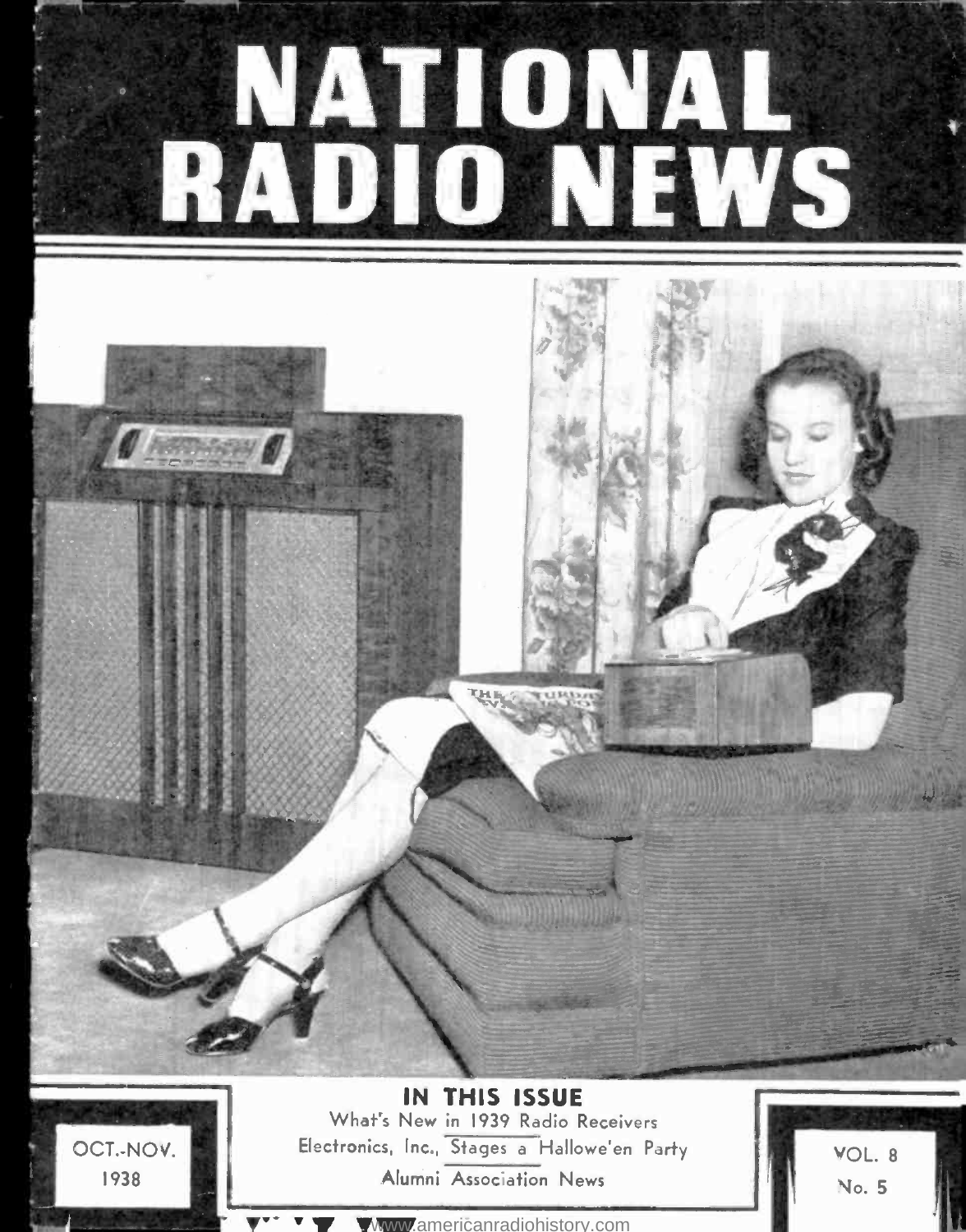

# THE AGE OF OPPORTUNITY

Your father or your mother will remember the ex- citement which swept the country when "moving pictures" were first introduced. Today, scarcely thirty -five years later. you are enjoying the marvels of natural color talking pictures. Within a single lifetime this great progress has taken place, bringing opportunity, success and fame to countless thousands.

About the same time that movies became popular, the Wright brothers were making their first flights at Kitty hawk. North Carolina. The aviation industry was born—and look at it today!

It was just eighteen years ago that station KIKA thrilled the nation with the first broadcast of presidential election returns; Today Radio is ranked among the billion -dollar -a -year industries. with Radio servicemen taking in sixty million dollars last year for their labor alone in repairing Radio sets. Radio is still ex-<br>panding—still creating new opportunities for trained men!

And today, under our very eyes, another huge new industry is being born. Television transmitters are already feeding picture signals into the ether, and television receivers are reproducing these pictures with a quality approaching that of home movies.<br>No one can predict how soon television may emerge from its experimental stage, creating countless more good jobs for men having the necessary fundamental Radio training.

Today, also, the electronic control field offers unlimited opportunity. The man who knows how to build and install robot ekctric eye devices, electric ears, electric noses, electric feelers, and electric tasters need never worry about his future -and this industry, like television, is still in its baby days.

Radio, television, electronics -growing despite business recessions -offering much today and promising more tomorrow -and best of all, one fundamental course of training can prepare a man for any one. Truly we are living in an age of opportunity!

E. R. HAAS, Vice-President and Director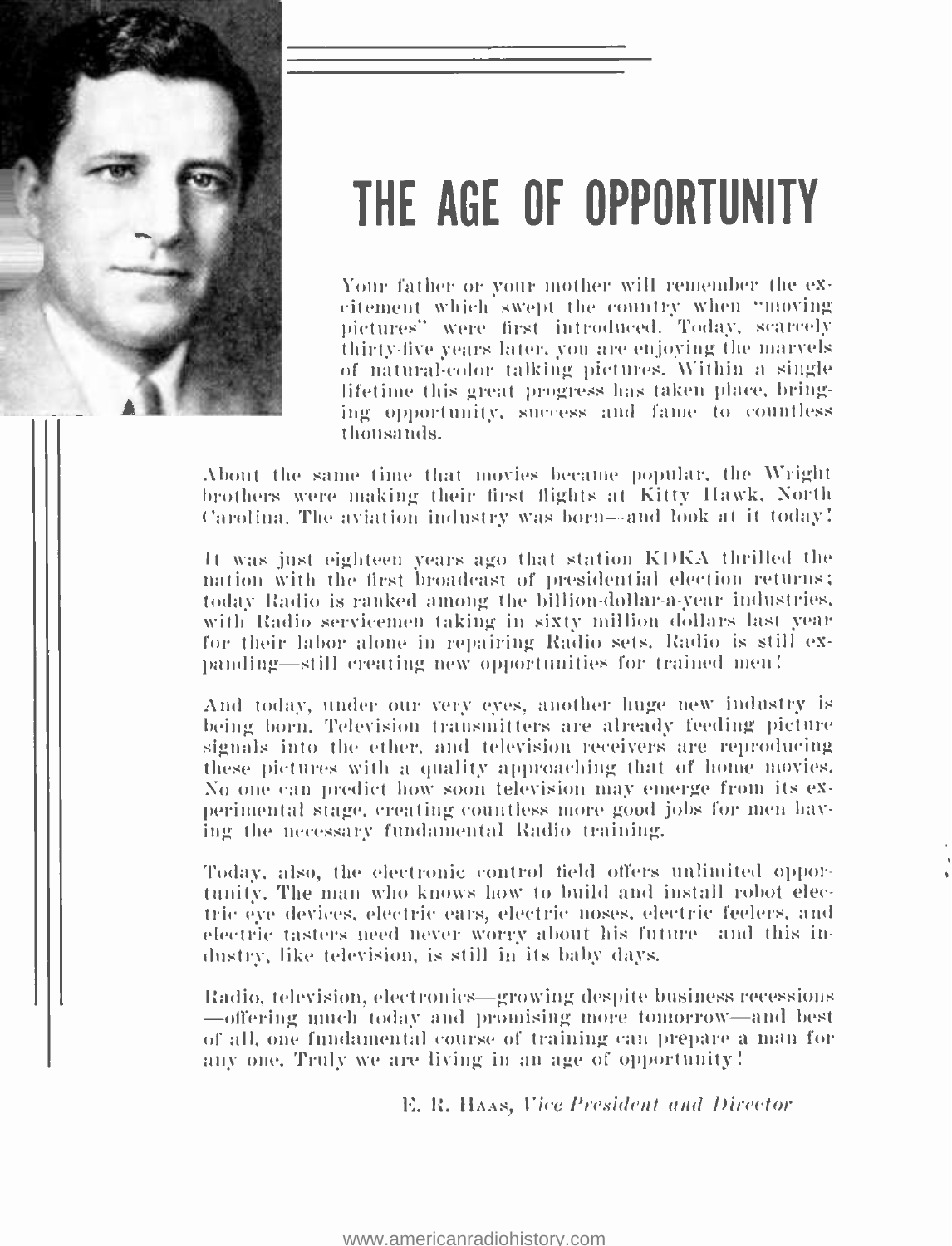# Tailored Radio Waves

Directional antenna systems are quite the thing now for broadcast as well as short- wave transmitters, but did you know that up to a few years ago the hard -headed directors of radio stations scorned the idea that broadcast station signals could be aimed or concentrated in desired directions? This fascinating story by Alexander Maxwell, reprinted from 'Scientific American'' magazine, tells how directional broadcast antennas were born, how they are built, and how they work.

IN physics class it was taught that radio waves the hearing a voice a thousand miles away held<br>travel in an ever expanding circle, like the most listeners spellbound. The favorite pastime<br>ripples created when a pebble is t ripples created when a pebble is tossed into still water. They do, when left to their own devices, —one station after another and sending each a<br>but not being satisfied with anything as simple — postcard. It was indeed the era of pioneering. but not being satistiod with anything as simple as that, engineers have devised ways to make the waves radiate in the form of a fan. a shamrock, a four-leaf clover, a spatula, a double was happy. Pioneering, however, is always a watermelon or an airplane propeller. These are only a few examples of the field patterns which can he secured by proper design of the transmitting antenna system.

An engineer named Southworth went to the bottom of the subject, and when he came tip he hail over 60 possible patterns for two antenna tower installations; not stopping there he kept on until binations up to 48 towers. The patterns were — upon their purpose an startling and glorious to behold, for they ranged — could show no real from starfish to daisies and then ended in one — dropped from the list.<br>Iom starfi stretching out for thousands of miles. That seemed to be what he was seeking—virtually a ment was concerned. The stations were placed<br>wireless telephone line. It worked like a charm so that no two occupying the same wavelength<br>and is now in use for transoceanic serv and is now in use for transoceanic service.

ears at the news. Here was something that looked interesting. for radio reception conditions were unbearable in congested locations. Governwere unbearable in congested locations, Govern-curtations were granted daytime hours alone; ment regulations curtailed activity; competition was were permitted to use full power before was rineprovement which would relieve identical. There is a pioneering period, one of the transmitter and prog<br>floundering expansion, sudden regulative inter- up to rigid specifications. floundering expansion. sudden regulative interference, then things settle down to serious busi- ness. Radio was no exception.

In 1920 the enterprising pioneers were already at work. It wasn't broadcasting then: it was fan, masquerading as experimental work. Existing commercial stations and amateurs both dabbled, and everybody had a good time. SXK, the station of Frank Conrad in Pittsburgh, be- came the first commercial broadcaster under the eall of KDKA. In 1923, broadcasting became – the same wave. The only way out was to use a popular and swept the nation by storm. Stations – more -efficient -antenna, and -so--the--engineers popular and swept the nation by storm. Stations — more -efficient -antenna, -and -so--the--engineers<br>materialized over night ; every -able-bodied man — turned to the charts Southworth had prepared. materialized over night; every able-bodied man<br>who could read a blue print and handle a soldering iron built a radio receiving set. The thrill

of hearing a voice a thousand miles away held one station after another and sending each a transient stage and the end came rather abruptly.

In 1927 the Government decreed that the situation was out of control, so a department was created to regulate radio broadcasting. All licenses were called in, new wavelengths were as clear channel, regional, or locals, depending upon their purpose and coverage. Many, which could show no real reason for existing, were

Broadcasting station engineers pricked up their regionals; a clear channel station had its own The problem was settled, as far as the Government was concerned. The stations were placed This was 100 miles for locals and up to 700 for wavelength all to itself. To make this system work out in practice many of the less prominent others were permitted to use full power before sunset, but. for example, only one fifth as much in the evening. Station requirements were tightened and. to be permitted to use the air at all. the transmitter and program policy had to come

> While the situation was decidedly improved. many station operators felt that they were not. covering their territory as completely as they should. Suppose, for example, that it took 1,001 watts consistently to put a satisfactory signal was allowed to use only 500 watts. Increasing power was out of the question, for the station would then interfere with the others that shared the same wave. The only way out was to use a more efficient antenna, and so the engineers<br>turned to the charts Sonthworth had prepared.<br>as the next logical step. They talked controlled radiation. plans were drawn on table cloths in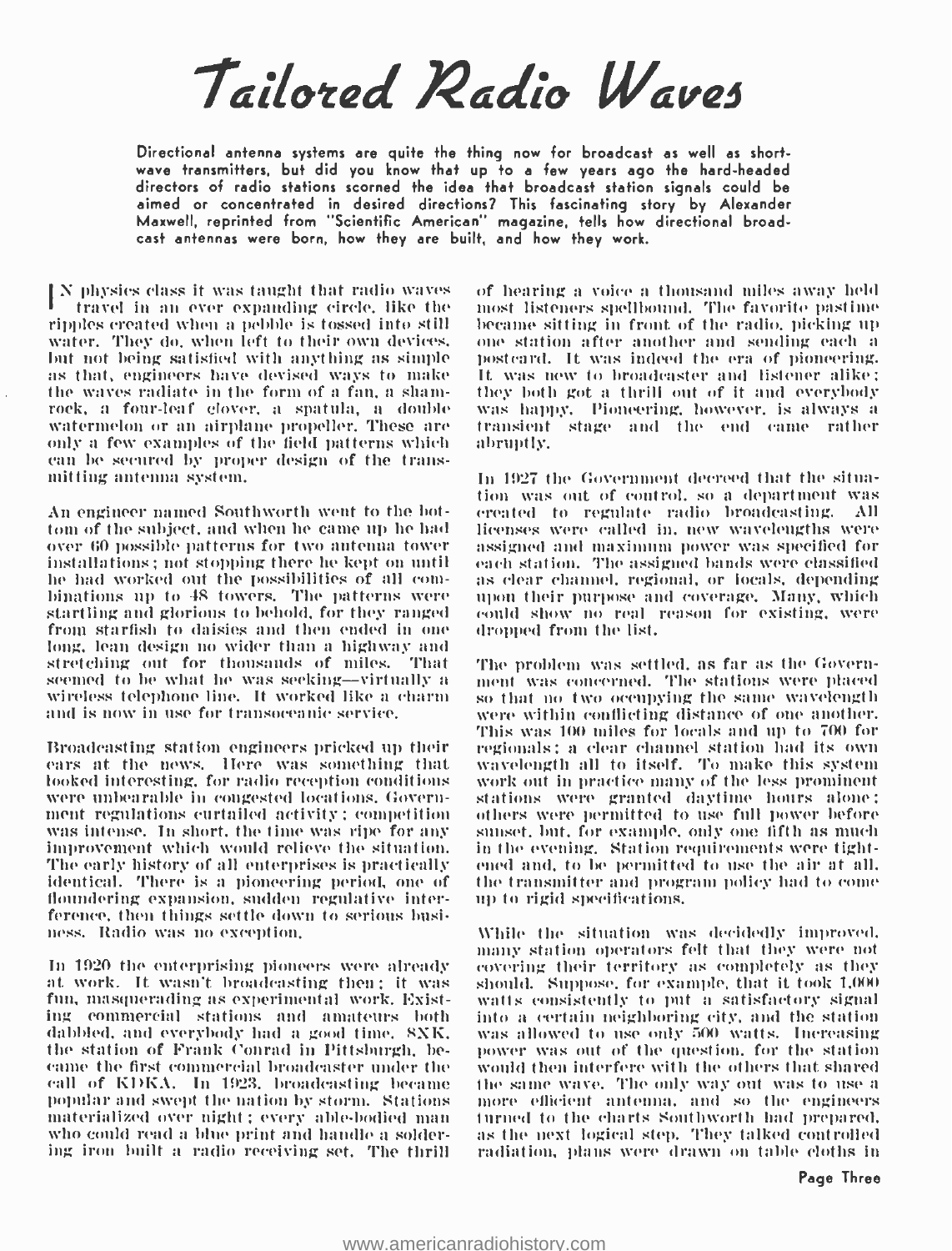restaurants, and conventions and meetings were given over to discussion. but those who held the purse strings were still reluctant. Twenty thousand dollars was the very least it would cost to The hasic circuit, shown as diagram number 1, make the change. How did the hard-headed at the bottom of this page, consists of an anmake the change. How did the hard-headed business men who directed the destinies of radio stations know that the idea would work? Let George do it first. If it works for him, then will be soon enough to talk.

And sure enough. George did it. A small and practically unknown station on the west coast — the same as is used in almost every wireless or<br>of Florida, WFLA-WSUN, put in the first two- — radio set in the world, large or small, sending element directional broadcast antenna. Radio - or receiving. Hertz used it. Marconi used it. engineers and station executives alike figura- tively held their breath ; when tests were made. hundreds of receivers were tuned in. It worked; the field pattern was no longer a perfect circle; it was warped into exactly the shape the engi- neer specified.

to try the experiment. 'l'he radio world at large was still not convinced that the idea was pracwas still not convinced that the idea was pracetic cover the territory bounded by a circle, could, tical. In the fall of 1933 the redesigned station the purpose of the station was ready to go ou the air. The purpose of the directive system was to concentrate as much en- ergy as possible in Chicago, and not waste it covering the uninhabited expanses of Lake Michigan. A second time the system worked. Engineers breathed easier and, with the consent  $\frac{1}{2}$  mentioned above. The antennas must both be of station owners, went to work to settle their  $\frac{1}{2}$  exactly alike, and the lead-in wires must be the of station owners, went to work to settle their exactly alike, and the lead-in wires must be the own problems in the new way. Today there are same length down to an inch. When both an-39 stations on the air having directiv 39 stations on the air having directive antennas, and more are being built.

How does it work? The principle of the directive —length of the pattern. With the towers spaced<br>antenna is simple and quite old. In fact, the - % of a wavelength apart, the pattern is one antenna is simple and quite old. In fact, the first antenna ever used was directive. Hertz, third-longer than it is wide. Put the towers %<br>father of radio, used a parabolic reflector, 'way — wavelength apart and the pattern is just twice father of radio. used a parabolic reflector, 'way back in the 'SOs, to direct his radio energy to-<br>ward another antenna in a second parabolic reflector. That is the whole story. The placing of the reflector governs the shape of the field pattern.

to the antenna had the same effect as the re- flector and was much easier to handle. Commercial systems using wire reflectors have been in muse for a number of years. particularly in point -to -point transatlantic code stations.

The basic circuit. shown as diagram number 1, tenna, a coil of wire wound on a form. a ground connection. and either a transmitter or a receiver coupled to the coil. The diagram is quite familiar. It is the one mused in your present radio. the one men struggled with 12 or 14 years ago when they built their first receiver ; in fact, it is the same as is used in almost every wireless or and no one has ever found a better one. A station using this antenna system would radiate in all directions. like the expanding circle of ripples set up when a pebble is tossed into still water.

 $\frac{2}{2}$  on the map has but slight resemblance to a WIND, at Gary, Indiana, was the second station  $\frac{2}{2}$  on the map has but slight resemblance to a The extended or directed field pattern shown at circle. A station located in Philadelphia, for example, which with a single antenna would tennas in phase, cover the Atlantic Coast from New Brunswick to Georgia. and at the same time be completely inaudible out on the ocean or west of the mountains. With this system, the two antennas are connected to the top of the coil mentioned above. The antennas must both be same length down to an inch. When both ancoil as in circuit number 2. they are in phase. The distance between the antennas governs the length of the pattern. With the towers spaced third longer than it is wide. Put the towers  $\frac{5}{8}$ as long as it was originally. With this latter pattern tiny side lobes form. Pulling the towers still farther apart will lengthen these lobes and shorten the two long ones until a four -leaf clover results.

Hertz, himself, discovered that a wire parallel — At first glance one is apt to get the impression<br>to the antenna had the same effect as the re- — that this is a fine way to get something for At first glance one is apt to get the impression nothing. Such is not the case, for no matter how fantastic the final pattern, the total energy



Page Four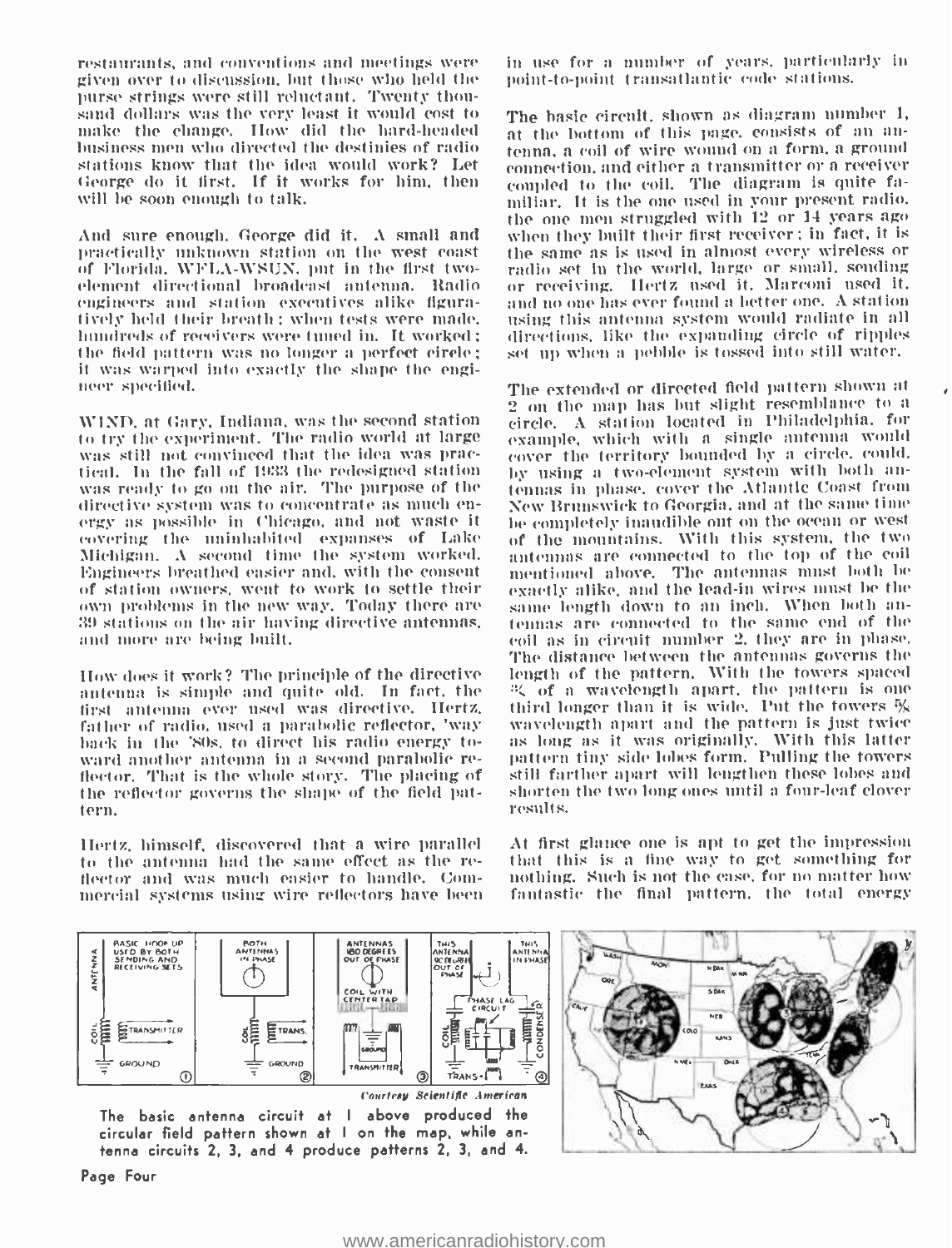

The twin towers of a directional transmitter, from which energy is directed toward two cities.

radiated is never greater than that which would go into a circular pattern from a non-directional antenna. What actually happens is that the energy is directed toward a predetermined destination and suppressed elsewhere. Much good can come from turning the energy loose in New England, while the results of catering to the Atlantic Ocean are dubious.

The next complication which arises in the design of odd-shaped field patterns involves antennas which are out of phase. Alternating current, of which radio energy is composed, is first positive, then negative. In the house-lighting current these changes take place rather slowly, usually only 60 times a second, so we call it 60 eyele current. In radio the alternations are much faster, but the principle is the same. So, with an autenna system that is 180 degrees out of phase. when one autenna is positive, the other is negative, and they are one half cycle apart. This sounds very complicated, but all that needs to be done is connect an auteuna to each end of the aferementioned coil and the ground to the middle, as shown in circuit number 3.

Complexity begins and the engineers work for their money when one antenna is tuned to the desired wavelength, and the other is deliberately thrown a quarter cycle out of phase by means of a phase-lag circuit like that shown as circuit number 4. The resulting field pattern at point 4 on the map is a fan, or it can be made into a heart or spade by varying the tower spacing, and is used where it is intended to concentrate all energy in one hemisphere and suppress it completely in the other. The piece de resistance of the phase-lag is a choke coil. A choke coil causes an alternating current to lag; a condenser makes it lead. By juggling the chokes and condensers, the exact amount of lag desired is obtained. This need not be 90 degrees: it can be anywhere from 1 to 359, depending upon the pattern desired.

One engineer worked for months designing a four-element antenna system. His problem was exceptionally complex, for the station was loeated at the base of a peninsula. One narrow<br>beam was to cover the tongue of land, and a wide fan was to cover three important cities on the mainland. In addition, a local station was to use one of the four towers simultaneously on a higher frequency, operating non-directionally, The engineer designed the station, built it, tuned it in mid-winter, with the temperature below zero and the snow up to his armpits, and when at last the job was completed and the station working, he threw up his hands and said, "I don't know why it works but it does."

#### (Page 10, please)



Courtesy Secontific American

An engineer here checks the field intensity map (on the wall) against the computed field pattern for a directional broadcast antenna. Results can be computed beforehand with an amazingly high degree of accuracy.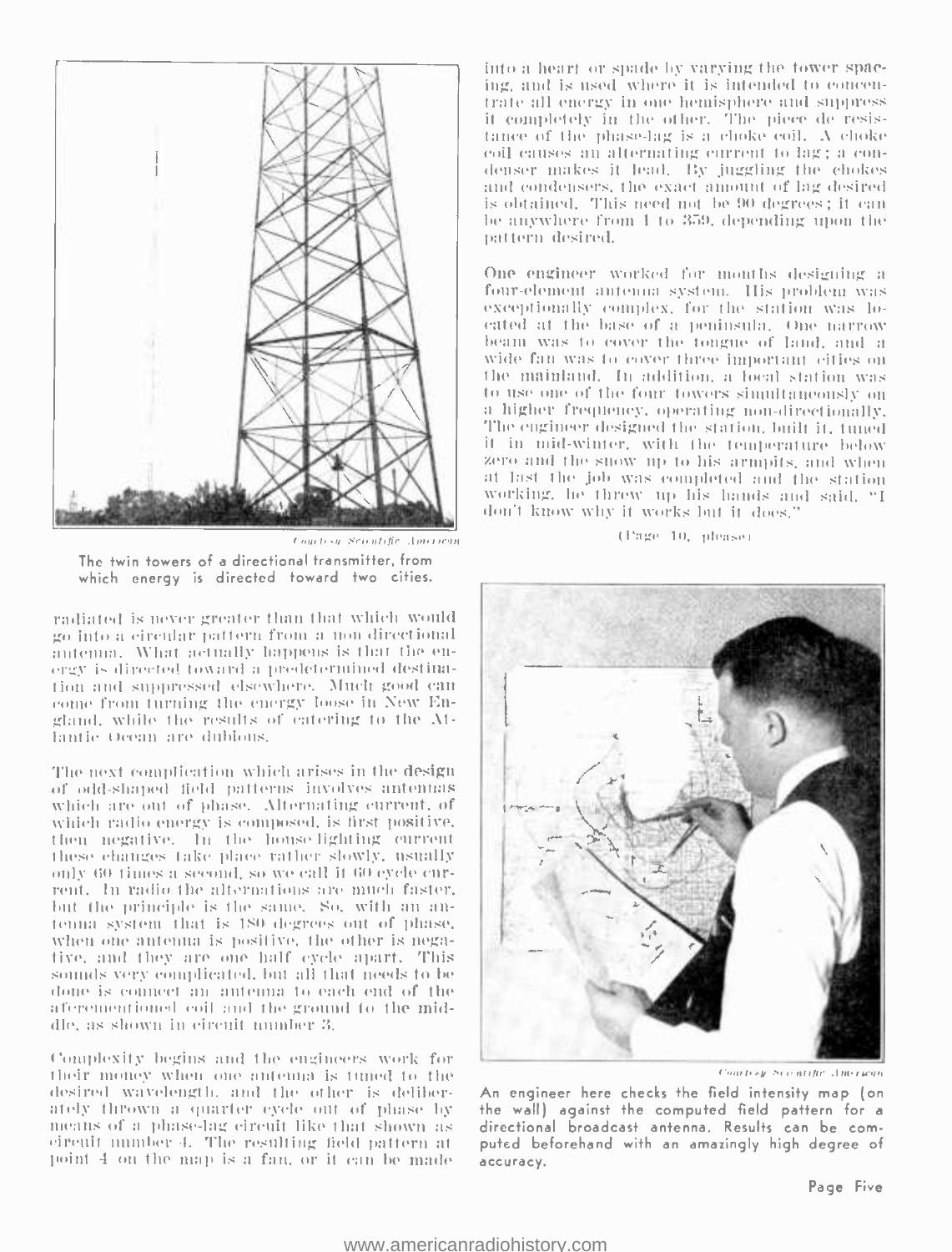

# WHAT'S NEW IN 1939 RADIO RECEIVERS

# By J. A. DOWIE, Chief Instructor

THE 1939 models of Radio receivers have been announced most manufacturers. and the new Radio season is now well under way.

Let us see what the next year will hold in store for the Radio man. Looking over the many attractive table and console models, we see that automatic tuning is really reaching the stage where it is considered au essential requirement. In the smaller sets we find mechanical and electrical automatic toning systems running neck and neck in a race for supremacy. while in the larger sets the battle is between the electromechanical (motor-driven) and the electrical (trimmer condenser) systems. with automatic frequency control right at hand in many sets to correct the mistakes of these ingenious buttuncontrolled robot tuners.

Naturally we cannot hope to cover every new feature of these sets in this single article. So let us select a few at random and give them the once-over. A little study and a little remembering of fundamental Radio principles will reveal the secrets of these new gadgets.

Philco  $Mystery$  Control. This, the biggest new feature of them all, is at the time of writing this article still a mystery insofar as circuits are concerned. Let's try it out first to see exactly<br>what this attractive little control box, with no external wires whatsoever, can do to a Radio set, and then let's see if we can ligure ont for ourselves what's in this magic box.

With the Phileo mystery control, any one of eight different stations may be tuned in automatically by anyone within enjoyable hearing distance (up to 100 feet) of the receiver, in much the same manner as one dials a single number on an automatic telephone. Volume can



A 1939 Stromberg-Carlson Radio receiver with automatic push -button tuning is behind the front panel of this splayed foot cabinet in early American design.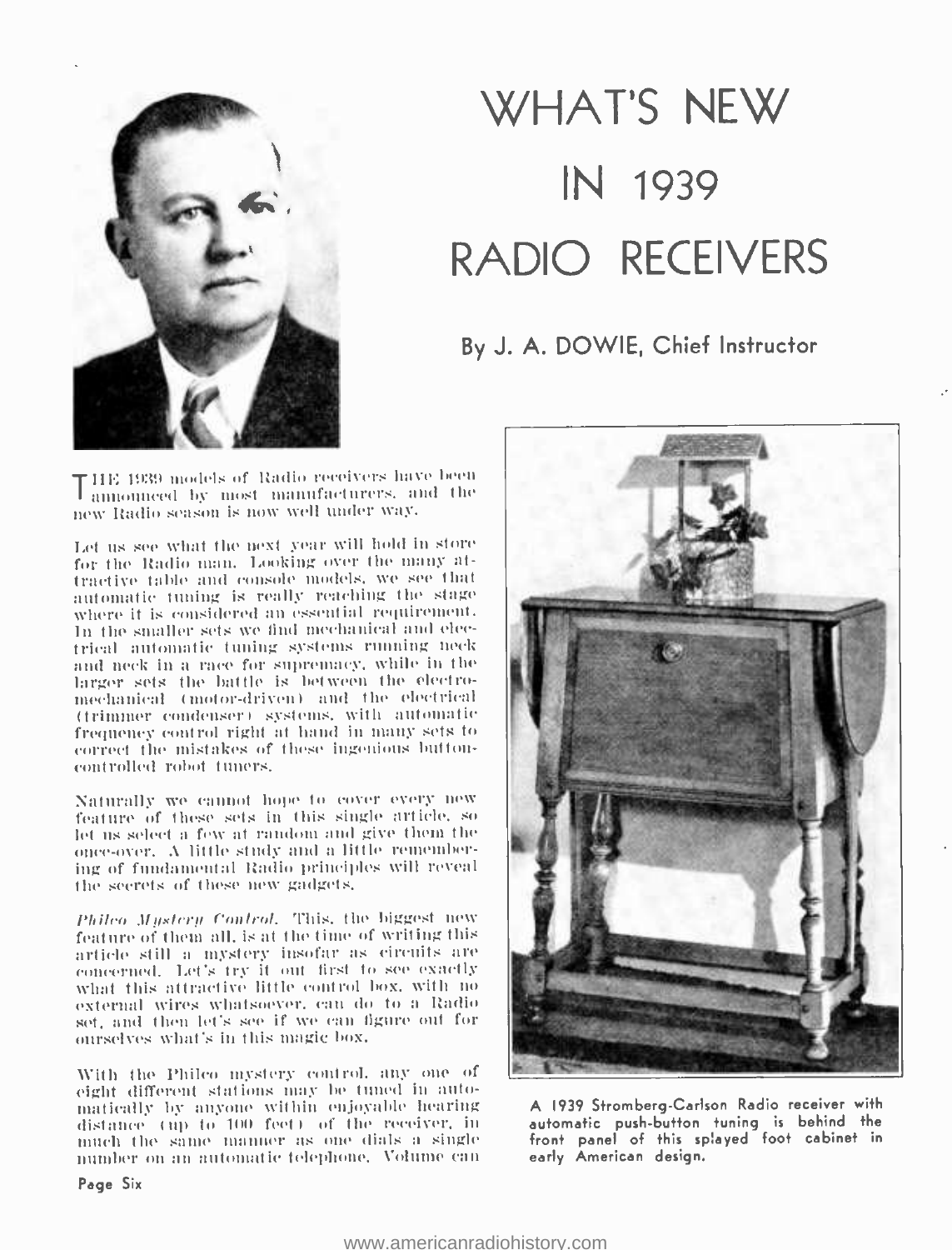

Front and rear views of General Electric model G -I05 receiver with built -in beamascope an tenna and keyboard touch tuning. A portion of the beamascope shield is cut away on the<br>rear view to show what is inside. The entire beamascope is pivoted at top and bottom.

he varied from zero to maximum, and the re-<br>ceiver can even be switched off from the mystery control.

Naturally, this unique type of remote control has been reserved for the higher-priced models in the l'hileo lino: one of these is the t.todel liti UN. illustrated mtu the front cover of this issue. It is a fourteen-tube receiver with a balanced field Cathedral speaker, inclined sounding type selector switch; the circuit which this board, and streamlined full vision tuning dial – switch closes depends upon the number of eur-<br>for broadcast and short wave-bands. Hhuninated – rent pulses received. This switch, then, controls for broadcast and short wave bands. Illuminated windows indicate which one of the eight favorite<br>stations is being tuned in by the mystery control at any time. At each side of the tuning dial - button switches, and in addition, must control are milled-edged dises which replace the conventional tuning knobs and simplify accurate tuning of short wave stations.

In view of the fact that no wires are required from the mystery control to the Radio receiver — and several control boxes can be in the same<br>or power-line, this control is undoubtedly a com- — room without interfering with each other. Reor power line, this control is undoubtedly a compact short wave transmitter, with possibly a single tube operating from midget batteries.  $\Lambda$ station is tuned in from the mystery control by — not -claim it to be the exact method used by<br>inserting a finger in the correct depression in the — Philco. In early demonstrations, watchful Philco inserting a finger in the correct depression in the dial, rotating the dial until the finger reaches

the stop, then releasing the tinger.  $\Lambda$  spring return, the dial to its original position. opening the transmitter circuit a definite number of times tyhen doing this tan ordinary telephone dial works the same way).

In the Radio cabinet must be a small auxiliary receiver tuned 10 the frequency of the control box transmitter and feeding into a telephoneswitch closes depends upon the number of curthe electro-mechanical automatic tuning mechanism in exactly the same way as ordinary pushdevices which change volume and turn the set off.

Each mystery control box- receiver combination must be adjustable to a different carrier frequency ; this would explain how several receivers and several control boxes can be in the same member this explanation is simply one way in which the mystery control could work; we do not claim it to be the exact method used by engineers have managed to prevent inquisitive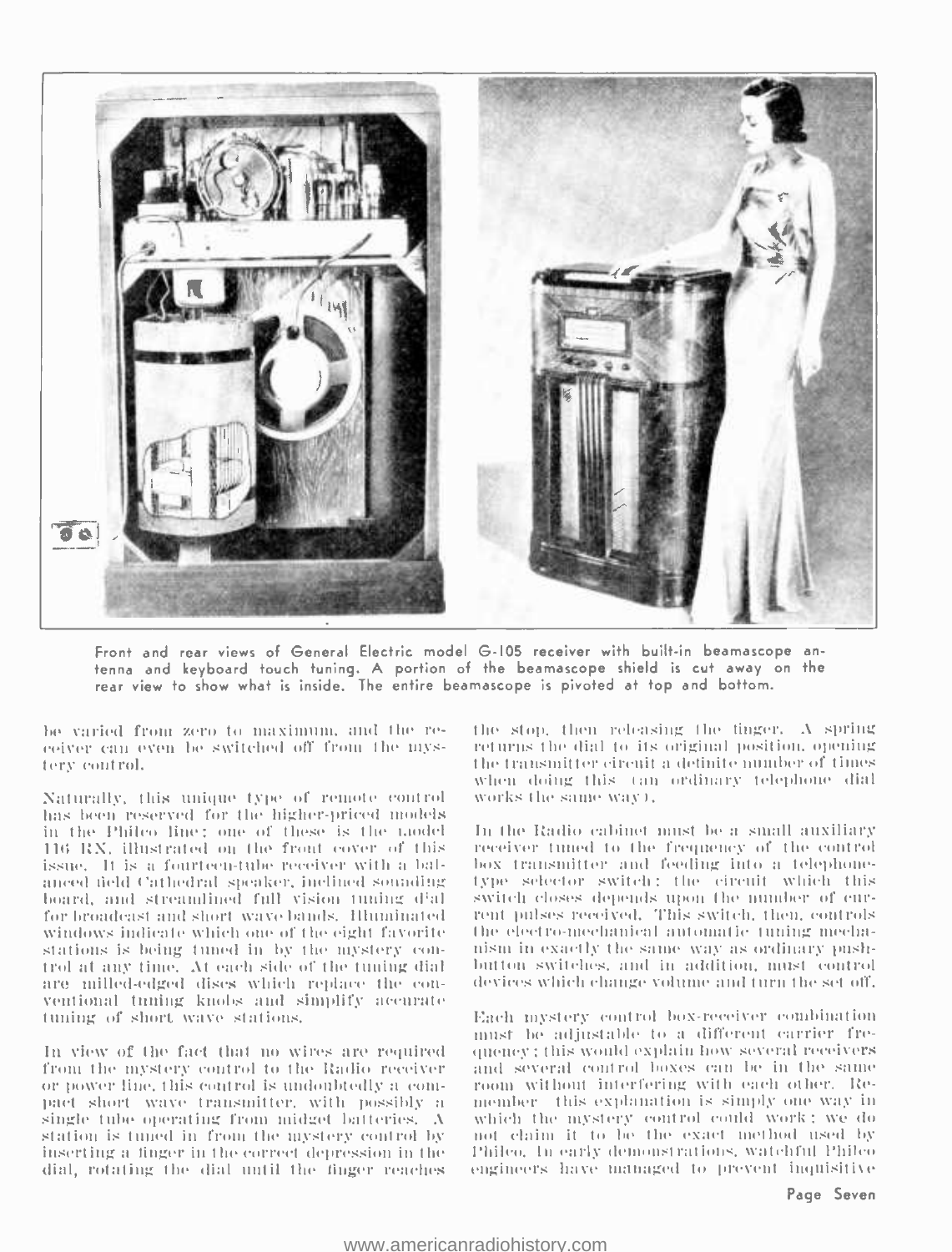

What is inside this attractive little box that is so widely publicized as the Philco Mystery Control? This article gives you some pretty good clues.

General Electric 24 -hour automatic time -tuning control in use. The lever being pushed up will make this modern electrical robot tune in station 2 (WOR) at exactly 6:15 p.m. The levers above the clock are used for a.m. times.

persons from prying urto the mystery control cabinet.

General Electric Beamascope. A built-into-thecabinet Radio antenna known as the Ieamascope is one of the outstanding new features in the 1939 General Electric receiver line.

The beamascope eliminates antenna and ground connections when only high- lidelily reception of nearby stations is desired. It is merely necessary to plug the receiver into an electric outlet and rotate the beamascope for minimum noise when<br>tuned to a station; this means that the receiver - A great many of the new General Electric recan be moved from one room to another with no more installation difficulties than are present with a floor lamp.

As you can see from the cutaway view of the benmascope, this new indoor antenna is essentially made up of a carefully designed loop antenna known as the acceptor circuit, wound on a specially treated wood frame ; this loop is surfaced of rounded by a cylindrical shi rounded by a cylindrical shield or rejector cir- – This is connected to the receiver by means of a<br>cuit made up of many tine wires woven together – cable. In addition to the station keys, there are<br>and grounded to the rece is of the faraday type, which completely shields the loop antenna from electrostatic components of Radio signals, while allowing electromagnetic components to reach the loop.

Electric time tuning device, mounted beneath the hinged top cover of the higher-priced G-E — museum in Philadelphia. Other cabinet models receiver models, makes it possible to preselect — are authentic Chippendale and Duncan Phyfe receiver models, makes it possible to preselect any one of five different stations for a full – designs. One - particularly - interesting - early<br>twenty-four - hours - ahead. - Referring - to - the - American model is so designed that it can be twenty -four hours ahead. Referring to the photograph shown in this article, you will note

that there are 96 tiny levers, one for each fifteen-Telechron electric clock. The contacts in this dock and lever assembly are simply the equivalent of extra push-buttons in shunt with the regular station selecting buttons on the receiver. with the clock acting as a robot button-pusher at the beginning of each fifteen-minute period. 'l'he clock contacts close for only 7 seconds each time, but this is more than long enough for the tuning motor to drive the gang tuning condenser to the correct setting for the desired new station.

ceivers are equipped with keyboard touch tuning. an improved version of the automatic touch tuning used in last year's models. Separate keys resembling those on a piano are provided for each favorite station; these operue as simply and smoothly as piano keys.

Remote keyboard control is offered as auxiliary equipment with some of the new G-E models. cable. In addition to the station keys, there are provisions for controlling volume.

General Electric Time Tuning Unit. The General — plica of an early American splayed foot table.<br>Electric time tuning device, mounted beneath — the original of which is in the Pennsylvania Stromberg-Carlson Cabinets. New Radio cabinet designs made by master furniture craftsmen are featured in the 1939 Stromberg-Carlson line. The model shown in this article is an exact remuseum in Philadelphia. Other cabinet models designs. One particularly interesting early located in a corner of a room right up against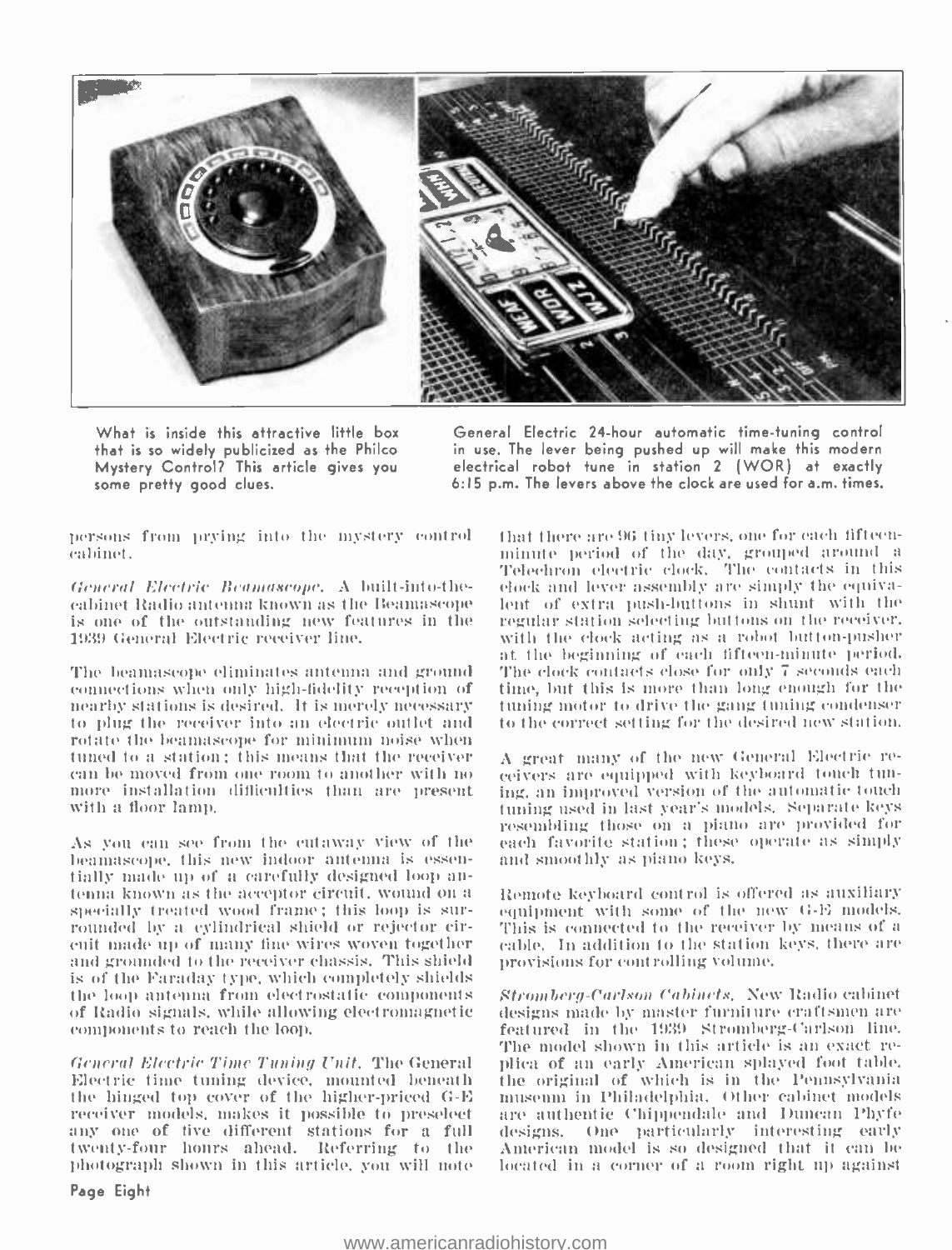the wall. The cabinet has a carefully designed back chamber which prevents annoying cavity resonance and echoes such as are obtained when an ordinary receiver is placed close to a wall.

17hu- 1 /ndcvw ,s'uand Recorder. 'l'he Presto R' eording Corporation announces a new console Manufacturers' Service, including many N. R. I. illustrated in this article). Solid walnut is used in the construction of the cabinet. The unit is really a combination sound recorder, high-<br>fidelity electric phonograph and three-watt pub-



A complete Presto sound recording system is built into this attractive modern cabinet, intended for use in schools, music studios, and in the home.

lie address system; there are provisions also for<br>installing a Radio tuner for making recordings<br>of favorite Radio programs. Additional information on this can be obtained from Presto Re-<br>mation on this can be obtained fro

17 r <sup>i</sup>

The platinum wire used in the  $1/100$  ampere fuses — Shield—Device for keeping mice<br>which protect some delicate radio meters is 30 — part.<br>times finer than a human hair, One pound of this — Broadcast Band—Ben Bernie an<br>fu

# Philco Mystery Control Demonstrated at N.R.I.-R.M.S. Receiver Servicing Party

More than one hundred members of Radio Manufacturers' Service, including many N. It. I. students and graduates, attended a double -feaof Columbia Wholesalers, Inc., in Washington.<br>D. C., under the joint sponsorship of Phileo and N. R. I.

The first feature of the evening, a unique ser-<br>vicing-without-tools game developed by N. R. I.<br>this year for Alumni Association meetings, went over with a bang. Each person attending was<br>given a circuit diagram of a 1939 l'hilco receiver of conventional design, along with a set of ques-<br>tions, each of which described one receiver defect (such as an open filter condenser) and listed live different effects. '('hose participating were to encircle the one correct effect in each case. After thirty minutes of head -scratching, the papers were collected for grading, and Mr. Joseph Kaufman, N. R. I. Director of Education. proceeded to analyze each question in detail. tions Consultant, produced each defect in turn<br>on the actual receiver as a dramatic verification of the technical analysis.

The second feature of the evening, introduced<br>by Mr. J. R. Jackson, Philco Service Engineer. and presented by Mr. Blodgett, also of the Engi-<br>neering Staff, tboth coming to Washington from<br>the main Philco plant in Philadelphia for this meeting) was a fascinating demonstration of the<br>Phileo Mystery Control. It worked perfectly---<br>upside down, sideways, in every corner of the<br>room---but how it worked remained a mystery<br>as Phileo engineers laughingly refuse

Potato chips. pretzels. cheese and refreshments received equally as hearty a welcome as the two main features of the evening.

# Radiomerriments

- Push-Pull--An accordion.
- Cat-whisker— $\Lambda$  mouse detector.<br>Feedback— $\Lambda$  football player.
- 
- 

 $\overline{\phantom{a}}$   $\overline{\phantom{a}}$   $\overline{\phantom{a}}$   $\overline{\phantom{a}}$   $\overline{\phantom{a}}$   $\overline{\phantom{a}}$   $\overline{\phantom{a}}$   $\overline{\phantom{a}}$   $\overline{\phantom{a}}$   $\overline{\phantom{a}}$   $\overline{\phantom{a}}$   $\overline{\phantom{a}}$   $\overline{\phantom{a}}$   $\overline{\phantom{a}}$   $\overline{\phantom{a}}$   $\overline{\phantom{a}}$   $\overline{\phantom{a}}$   $\overline{\phantom{a}}$   $\overline{\$ 

- Wave-Trap—A storm-reducer used on ships.<br>Skin Effect—A peculiar feeling experienced<br>when the hand is placed across a 110-volt A.C. power line.
- Pick-Up---A beautiful blonde.
- Shield-Device for keeping mice out of a Radio
- Broadcast Band-Ben Bernie and all the lads. Plug-in---Last finisher in a horse race.
-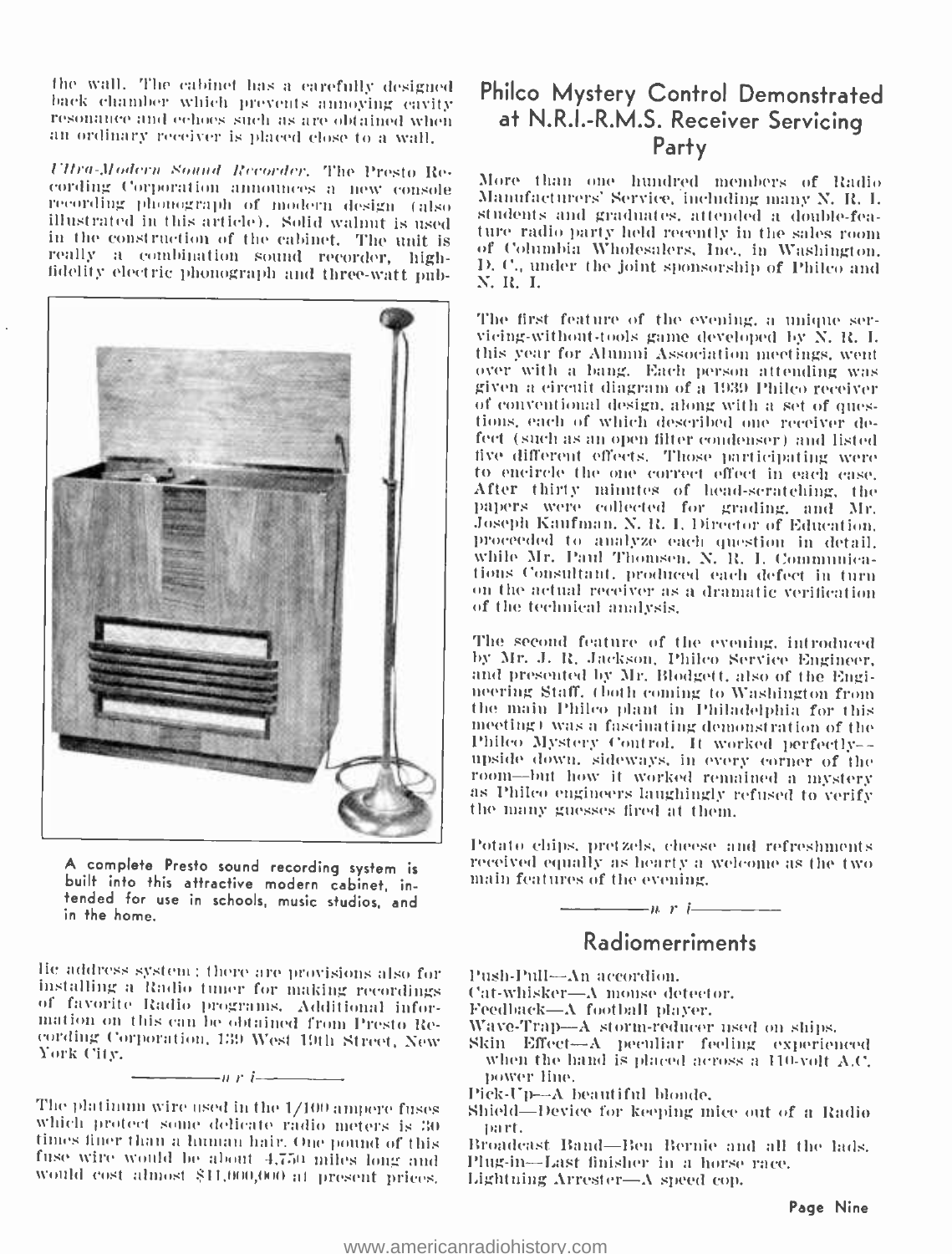# Tailored Radio Waves (Continued from page 5)

The actual building of a station is the least of a radio engineer's worries. Months before the construction starts he must make his plans. A —ing discriminated against ten years ago are now<br>map is drawn showing the present primary ser- —in a position to offer better service than was then map is drawn showing the present primary ser-<br>vice area. If these figures are not available, or possible by the best. Interference is almost a<br>the station is new, a test transmitter must be thing of the past, and, by caref erected and the service measured in the field. This task alone takes two or three weeks. When the map is made, if the area covered does not include all the points desired. a directive field pattern is selected which will warp the energy into the proper shape.

The patterns are available in printed form. but each station is an individual case, aml all the details must be worked out carefully. A very slight error is often enough to throw the whole array out of balance. To make certain. the formulas compiled by Southworth are fitted to the each plates far enough apart to prevent flash-<br>ease and then worked out. Fifteen pages of eaver, with this greater spacing making necessary equations are not uncommon in the figuring of<br>a single station. Balancing this against an expenditure which may top fifty thousand dollars. the effort is well worth while. So accurate are the equations that it is possible to know the exact size and shape of the field pattern long lieftire the station goes on the air. One engineer makes a practice of deliberately under-estimating the anticipated coverage in his first report. sured it is consistently ten miles more than figured. This pleases the owners.

At the present time no broadcasting station uses more than four antennas. Point-to-point stations. both phone and telegraph, however. have found an array of multiple antennas to be both economical and advantageous. A typical radiotelephone station consists of a double row of vertical antennas. carefully spaced and situated so that their broadside is "aimed" directly toward the destination. Each pair of antennas is so connected as to be 90 degrees out of phase. In reality they are only a modern version of the old antenna with its reflector which Hertz used almost 50 years ago. Twenty -four pairs make the standard array—a total of forty-eight an-<br>tennas. This combination produces a beam which is compressed into a pencil of energy. placing the full signal at the receiving end, and — The plates of this new condenser are spaced<br>is inaudible a few miles on either side. It is — close together and mounted rigidly inside a is inaudible a few miles on either side. It is practically a telephone line without wires. By using it on the eastern coast of the United States. five kilowatts places a strong signal in England. By the conventional non -directional method it would take 130 kilowatts to do the same work as easily in San Francisco. Radio beacons<br>on shipping lanes, and radio range systems on<br>airlines are also modified forms of arrays.

So. by scientific use of the power available, the broadcasting stations which felt they were being discriminated against ten years ago are now thing of the past, and, by careful planning, a for new stations-all because broadcasting has ceased to be broadcast and is now a scientific distribution of radio energy, to serve the most in the best way possible.



th'divary air -dielectric condensers capable of withstanding the high WE. voltages present in the tank circuits of transmitters are quite large and cumbersome because of the need for spacing the plates far enough apart to prevent flashthe use of a large number of plates. Eitel Mc-Cullough, Inc., of San Bruno. Calif.. manufacturers of Eimac transmitting tubes, have developed a new vacuum tank condenser which eliminates the use of the old -fashioned, balky and inefficient nuit by observing the simple principle that a high vacuum is almost a perfect insulator.



It looks like some new radio transmitting tube, but actually this metal -ended glass tube is a plain, ordinary fixed condenser. Some day you may find it in television apparatus, but today its chief use is in broadcast and short-wave transmitters.

The plates of this new condenser are spaced highly evacuated glass envelope having a terminal at each end. These terminals or contact prongs are designed to fit standard 60 ampere fuse clips, making it possible to interchange the condensers in a few seconds when necessary. Single units, approximately six inches long, are available in capacities from 6 mmfd. to 50 mmfd.. and are capable of withstanding peak R.F. voltages of up to 32,000 volts.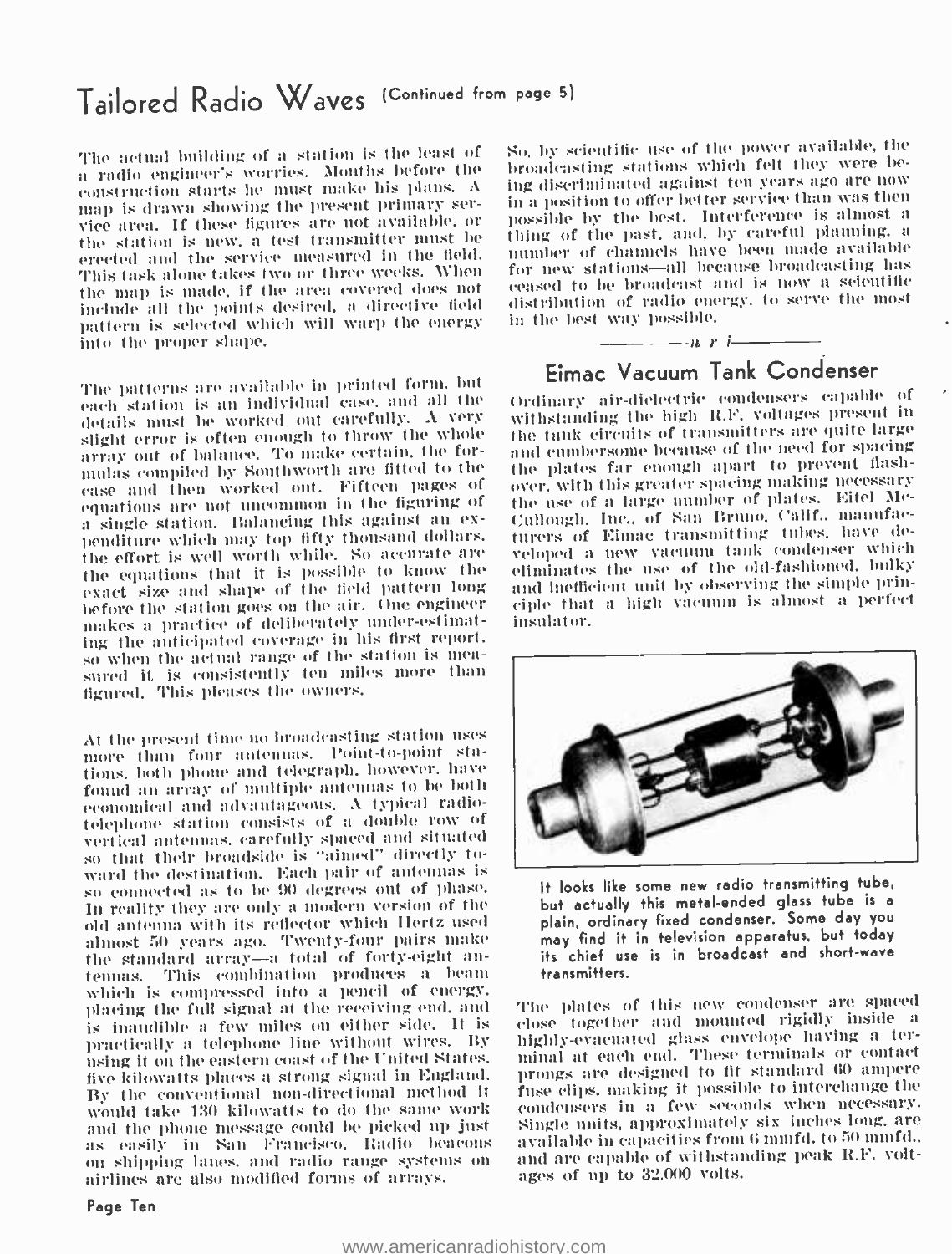# The Labocatory Page

# By GEORGE J. ROHRICH

The purpose of this department is to furnish supplemental experiments to students who have completed their Home Laboratory Course, but who wish additional Concess, our concession of the concession of the concession of the concession of the concession of the concession of the concession of the concession of the concession of the concession of the concession of the concession

Most of the material required will be that received as part of the Laboratory Course, Any **Cother**  $\begin{tabular}{ll} material & necessary & can & be\\ c) the scale & very reward by and will be\\ constant rate & an increased event - rather\\ than an expense, as it will serve\\ as replacement for the sequence. \\ or be useful in more when \end{tabular}$ or be aseful in your shop later.



George J. Rohrich, Engineer in Charge N. R. I. Laboratory

# AN EXPOSITION OF EXPERIMENT NO. 30

Inquiries have been received for information on testing the Wheatstone Bridge circuits and parts for Experiment No. 30 when failure is noted. Frequently, such requests fail to make clear if Experiment No. 30 appears in the instructions for Outfit 3BA or 3BA-1.

Experiment No. 30 originally was operated with a dynatron oscillator in the instructions for Outfit 3BA. This circuit is reproduced below. Occasionally, trouble is experienced by failure of this dynatron circuit to produce oscillations easily for supplying the A.C. voltage needed in the bridge circuit. This failure is noted most frequently when using a type 30 tube of recent manufacture and is caused by the fact that these tubes are now purposely made to produce the least amount of secondary emission. Naturally, as dynatron oscillators depend upon secondary emission it is reasonable to expect failure often in the original circuit.

The original circuit of Fig. 38 in 3BA often can be made to oscillate by increasing the grid voltage to 112 volts. However, this practice no longer is recommended. It is better to use one of the simpler arrangements suggested by the two remaining diagrams for Fig. 38 which are reproduced below.

Realizing the cause of frequent trouble with Experiment 30 in 3BA, this experiment is now replaced with the feed-back type oscillator and this revised instruction sheet is now identified as Outfit 3BA-1. The difference in the two diagrams is the only change noted in the two instruction sheets.

If you also experience trouble with Fig. 38 of 3BA-1 then test this circuit as follows:

Attach the test prods to the terminals of the milliammeter as shown in Fig. 3 of Outfit 1BA-1. (Page 12, please)



www.americanradiohistory.com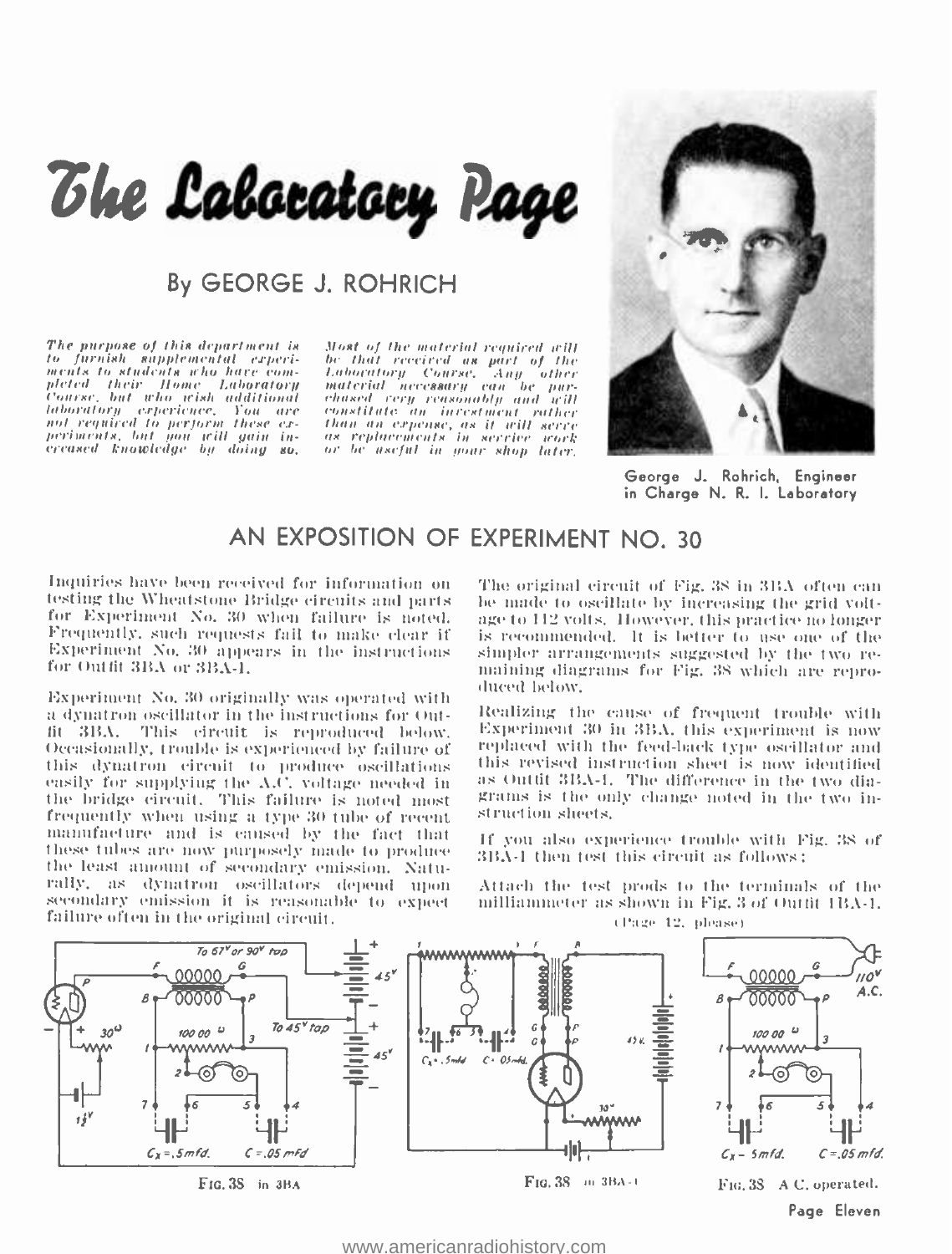# The Laboratory Page (Continued from page II)

prod on the negative terminal while the red test prod is held on the positive terminal of this value of approximately 1.5 milliamperes. This will indicate that the battery is delivering approximately 3 volts. If you find that the deflection is less than 1 milliampere, this will indicate that the "A battery" is exhausted.

by holding the blade test prod on the negative terminal of the socket while the red test prod is held on the positive terminal of the socket. resistor until the meter shows a deflection of 1<br>milliampere. This will indicate that the filament is receiving the proper amount of 2 volts. If the milliammeter does not respond to changes in the position of the center contact but remains<br>always at 1.5 milliamperes, then this will indi-<br>in which the grid touches the filament. If you get always at 1.5 milliamperes, then this will indirate that the filament of the tube is burned out. Of course, the tube would have to be replaced.

Remove the tube. Now test the headphone. Rotate the potentiometer dial to zero for this test and hold the black test prod on terminal No.  $5$ while you hold the red test prod on " $\Lambda +$ ." You should obtain a reading of .0 milliampere. If you do not obtain a deflection. this will indicate that the headphone is defective.

Remove the tube. Now test the potentiometer. Then this will indicate that you have either a Rotate the dial to 50 for this test and hold the black test prod on  $F$  on the transformer while you hold the red test prod on B on the transformer. You should obtain a deflection of approximately 4 milliamperes. If you do not obtain a deflection, this will indicate that the potentiometer is burned out.

If you obtain a reading of approximately 4 milliamperes in the above test, then you can continue the sum condensers. In other words, if the sign is with testing the secondary winding of the audio transformer. Hold the black test prod on terminal G of the transformer while you hold the red test prod on terminal  $B$  of the transformer. You should obtain a reading of approximately 3.2 milliamperes. Failure will indicate that the secondary winding is burned out.

If you found that the potentiometer was in good condition. then you can continue to make this next test for checking the primary winding of terminal  $F$  of the transformer while you hold the red test prod on terminal P of the transformer. You should obtain a reading of approximately 3.8 milliamperes. Failure will indicate that the primary winding is burned out.

Insert the tube. Test for oscillation by holding the red test prod on terminal No. I of the poten-

Test the "A battery" by holding the black test - tiometer while you hold the black test prod on  $\frac{1}{100}$  verse the wires leading to terminals F and G of Insert the tube. Now test the filament voltage the transformer. terminal No. 3 of the potentiometer. You should obtain a deflection of approximately 1 milliampere, up to 4 ma., depending upon the setting of the center contact on the 30 -ohm resistor. If you do not obtain a deflection, then this indicates that the transformer is improperly marked cedure of experiment No. 21. In other words, rethe transformer.

> Again test for oscillation. A deflection on the rnilliauuneter will accompany a sound in the headphone, even if the potentiometer is defective. Therefore. if you hear a sound while the meter is connected but do not hear a sound when the meter is removed, this will again show that the potentiometer is defective. If no reading is obtained this probably indicates a defective tube. a reversed reading this indicates a defective tube. in which the grid touches the plate.

> You are now ready to check up on the condensers. You should be able to hear a sound in the headphone while rotating the dial between  $\theta$  and  $100$ . You should also be able to observe that the weakest sound is heard near  $9$  or  $10$  on the dial while the condensers are connected as shown in Figure 38. If the weakest sound is heard at  $\theta$ . then this will indicate that you have either a condenser across terminals  $\frac{1}{4}$  and  $\frac{1}{2}$  is open. On the other hand, if weakest sound is heard at  $100$ , this will indicate that the condenser across terminals  $4$  and  $5$  is short-circuited or that the condenser across terminals G and 7 is open.

> These last observations will let you make further practical use of the Wheatstone Bridge while testing condensers. In other words, if the signal at Cr' you will know that this condenser is shorted. If the signal balances at 100 while testing a doubtful condenser you will know that this condenser is open. It is suggested that you note these additional facts by adding the word "SIfOKT" at 0 in Fig. 39 of your regular instruction sheet. Also add the word "OPEN" at <sup>100</sup> in Fig. 39.

An extra circuit is given here for the benefit of those servicemen who desire to Operate 11w Wheatstone Bridge with 110 volts A. C. However, a fairly high-pitched sound is generally most effective and desirable. especially when measuring very low capacil ies. Therefore, if the A.C. operated circuit of Fig. 38 proves trouble- some from Ilai..onree. them return to the circuit for Fig. 38 in 3BA-1, where the high pitched sound is obtained by regulating the 30-ohm resistor.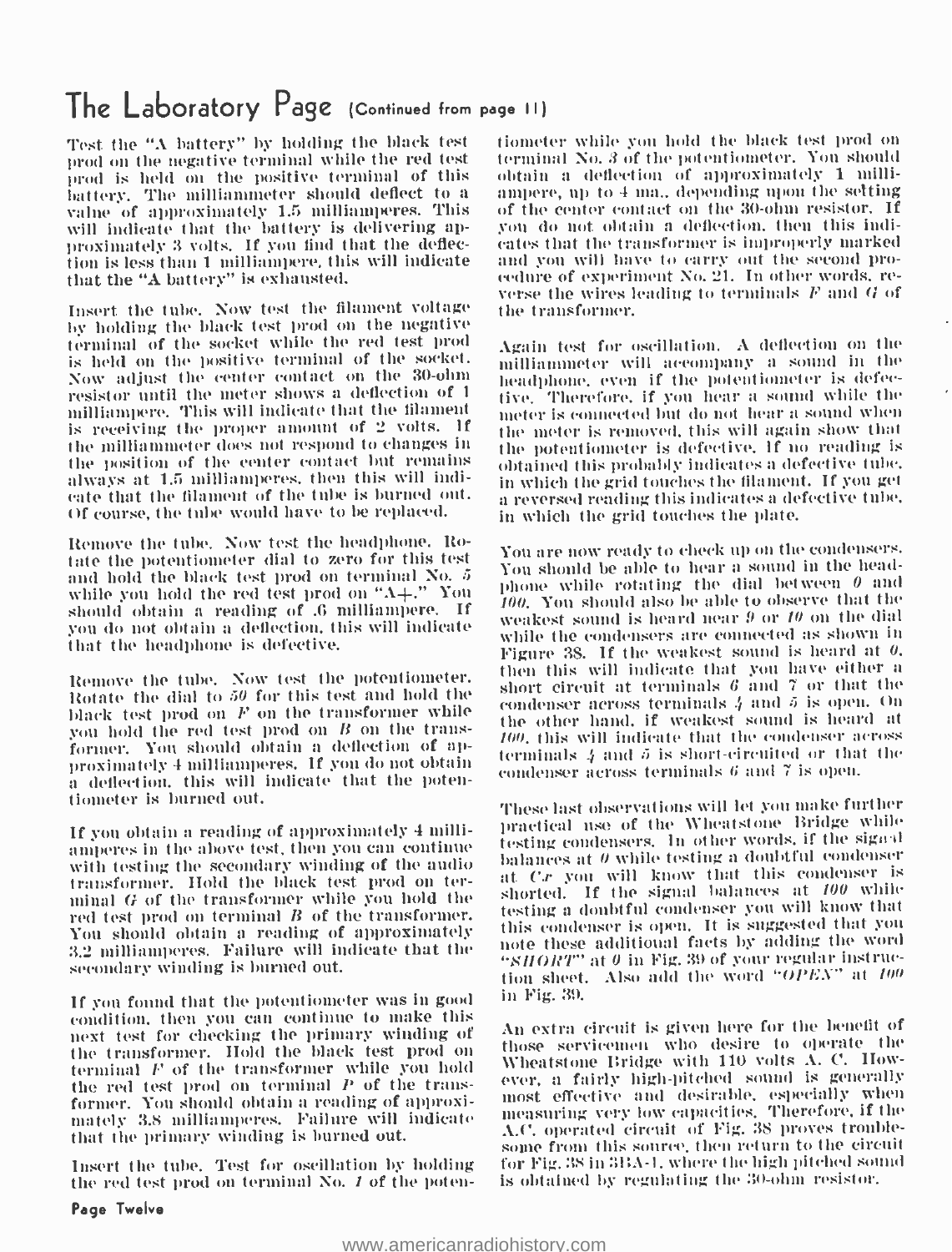# SEEING THROUGH FOG WITH THE ELECTRIC EYE

# By ALBERT A. ARNHYM, N.R.I. Graduate

President. Arnhym Laboratories. Inc.

DURING the past few years the photo-electric cell or electric eye has become one of the most important tools of modern science. One of the factors which make the photo-electric cell so valuable as an "electric eye" is its ability to "see" infra-red light, which is invisible to the human eve but penetrates fog, haze, smoke, the human skin, certain types of wood, rubber and other materials.

Some time ago, the writer and his staff developed a new type of phototube which converts infra-visible pictures into visible pictures instantaneously. One of the tubes which has been used for this purpose is shown in Fig. 1. The numeral *I* indicates a glass envelope which has been evacuated to the highest possible degree. At 2 is the cathode, a round metal disc coated with a light-sensitive material which emits electrons when exposed to either visible or invisible infra-red light. At  $\beta$  is the anode, a similar round metal disc which has been treated in such a manner that it will thoresee brightly when hit by electrons. At  $\frac{1}{2}$  is a voltage source;<br>this can be either A.C. or D.C. as each photocell is self-rectifying.

The scene which is to be made visible first goes through light-filter 5, which passes only intra-red light. This eliminates all undesirable. reflected or distorted visible light. Lens 6 focuses the now entirely invisible picture outo the cathode.

From each point of the cathode which has been hit by light rays, electrons will be ejected, their number depending on the amount of light falling on the point. These electrons are accelerated toward the anode by the applied voltage; the electron rays hit the anode at high speed. eausing it to glow or fluoresce. The brightness of each fluorescent point depends on the density of the particular electron ray hitting it. This again depends on the amount of invisible light falling on the corresponding point on the cathode, so we see on the anode a small. green and clearly visible image of the invisible scene picked up by lens 6. We can observe this image more easily through magnifying lens 7.

Theoretically, this sounds very simple, but a number of problems arise in practice. The materials used on the two electrodes are different and tend to suppress each other; the voltage required to cause fluorescence is 2000 to 10,000 volts, which is considerably higher than can be safely applied to the average photocell; the beams of electrons tend to repel each other, since they are all negatively charged, with image distortion resulting; the glass envelope acquires a varying charge which causes further distortion. The use of an electron lens between the electrodes can reduce distortion effects considerably, however; this lens is simply a coil of wire wound around the tube. Current sent through the wire produces a magnetic field which stabilizes, focuses, and magnifies or reduces the image on the anode.

In experimental set-ups very surprising results have been attained with tubes of this kind. It was possible to "see" pictures through rubber, certain types of wood and other normally opaque materials. A jar filled with artificial fog or smoke was easily penetrated. The effect is such



that the person looking at the fluorescent image in the tube has the sensation of seeing the invisible object directly.

Though this device is still in the development stage, a large number of applications can be foreseen for it. With additional development work it may be possible to mount two of these tubes side by side in the manner of binoculars. for use in seeing through fog on land or sea. through haze, smoke screens, etc.; in industry they may be used to detect flaws in rubber, to study the under-layers of old master paintings. ete.

Even at this early stage scientists are predicting that the photoelectric effect, in the course of the years, will become one of the most useful and important servants of humanity.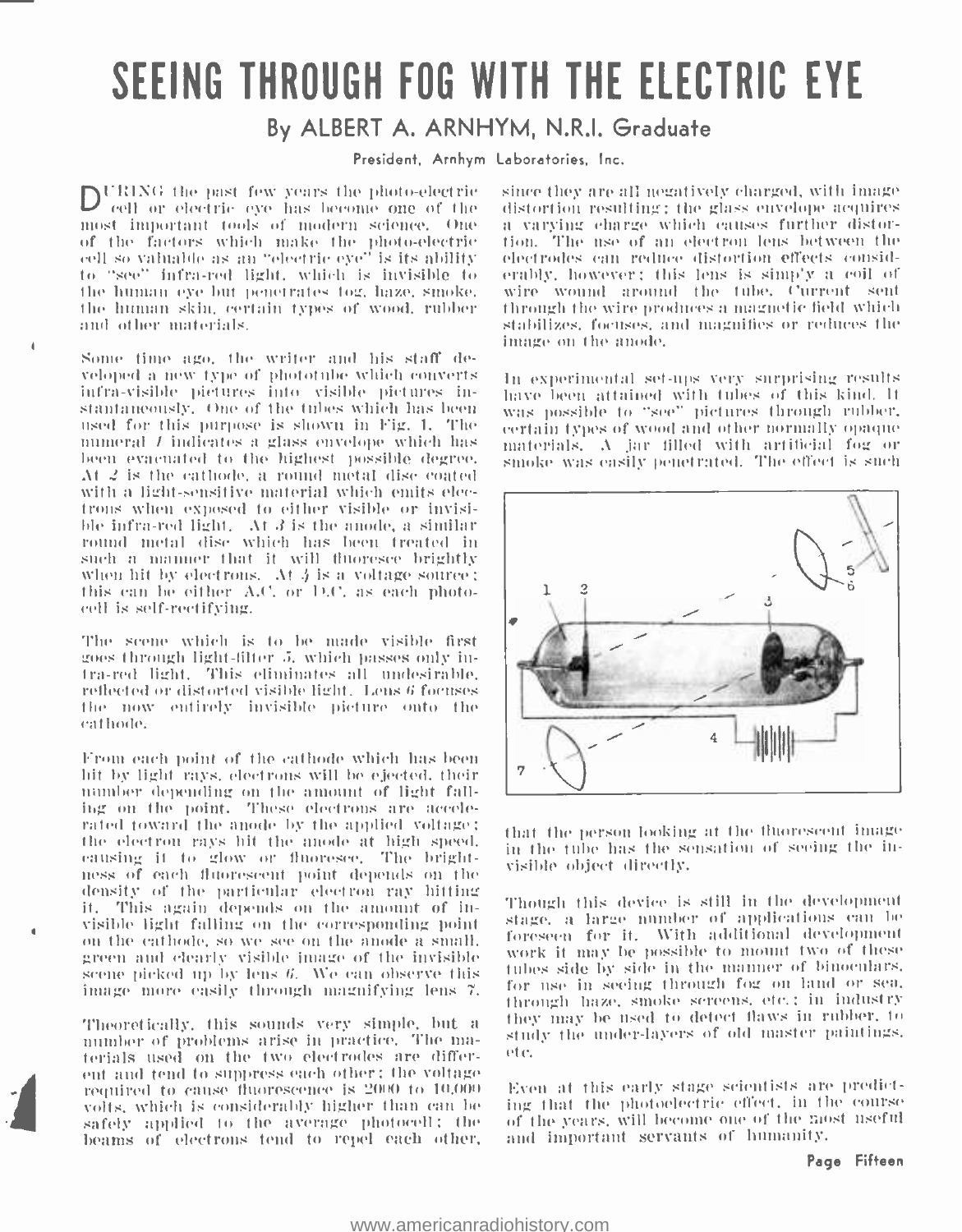

L. J. Markus

# Electronics, Inc.

### By L. J. MARKUS N. R. I. Technical Editor

Jay end Ozzie bring their Radio and electronic gadgets to a Hallowe'en party, with surprising results for all concerned, in this timely science -fiction story about a millionaire who didn't like parties.

USINESS was lighter than usual that cool - wi mid October morning in the trim, super-efficient Radio crcice shop operated jointly by youthful Jay Green and his chubby, mechanically-minded partner. Ozzie. under the firm name of Electronics, Inc. Ozzie was putting the finishing touches on an A.F.C. alignment job, while Radio and electronic gadgets fit into the pic-<br>Lev busied binself in the front office with cir-Jay busied himself in the front office with circuits and designs for more of the ingenious electronic gadgets which were his hobby. Truly a profitable hobby it had become, too, for these little varunnt tube affairs played important roles in the capture by .lay and Ozzie of two notorious, reward-plastered criminal gungs which had thwarted all efforts of Washington po I <sup>i</sup>oe.

The jangle of a telephone interrupted this peace-The jangle of a telephone interrupted this peace-coof their career. Naturally they could not make<br>ful scene. Jay answered with his usual "Goodec final plans until they were familiar with the morning. Electronics. Inc.." listened for a few minutes. then responded. "Yes. Mr. Rockingham. I am sure we can fix up something shockingly human nature in general to go ahead with predifferent in the way of a Hallowe'en party without exceeding your top limit of \$1.000. Suppose for presentation to Mr. Rockingham next<br>we experiment a bit in the shop this week and Monday bring detailed plans over to you next Monday."

Homer Rockingham apparently agreed, for Jay – age reactance transformers, we bought, from<br>hung up with a smile of satisfaction, and called – Allied Radio for \$2,25 each a few weeks ago." hung up with a smile of satisfaction, and called Ozzie into the office. "Here's where these electronic toys of ours go to work again." Jay an- coils for our purpose, since they are entirely nounced with a smile of anticipation. "Mr. harmless and can be left on for hours at a time Rockingham. that millionaire who recently bought a huge mansion out on Massachusetts shock which one of these puts out may Avenue, wants us to stage a party which will surprising effects upon the guests." Avenue. wants us to stage a party which will permanently cure his wife of her party-staging mania. He's one of these home-loving men, with the state of a few minutes work to connect a line<br>no interest whatsoever in the group of socialites to cordinate plug to the primary winding, and<br>being entertained so lavishly being entertained so lavishly and so frequently — measure the maximum secondary current by<br>in his home. Our job is to put on a party which — connecting a milliammeter across the secondary in his home. Our Job is to put on a party which Page Sixteen

will get underneath the affected mannerisms of these people and reveal their true natures to his wife."

"And we charge up to \$1.000 for doing this'" marvelled Ozzie breathlessly. "But where do our

"You just leave that to me. Ozzie. Take that set you've been playing with hack to its home and collect your twelve buchs: by that time I'll have our party plans laid out. and we can get to work," stated Jay.

An hour later, both were in the laboratory ready to start on one of the most unique assignments final plans until they Were familiar with the personal habits and traits of each person to be invited to the party, but Jay knew enough about. liminary experiments and work up a general plan Monday.

"Ozzie, see if you can find some of those leakage reactance transformers we bought front requested Jay. "They're a lot better than spark with not a bit of hum or noise. The 600-volt shock which one of these puts out may have some

It was but a few minutes work to connect a line It was but a few minutes work to connect a line cord and plug to the primary winding, and measure the maximum secondary current by connecting a milliammeter across the secondary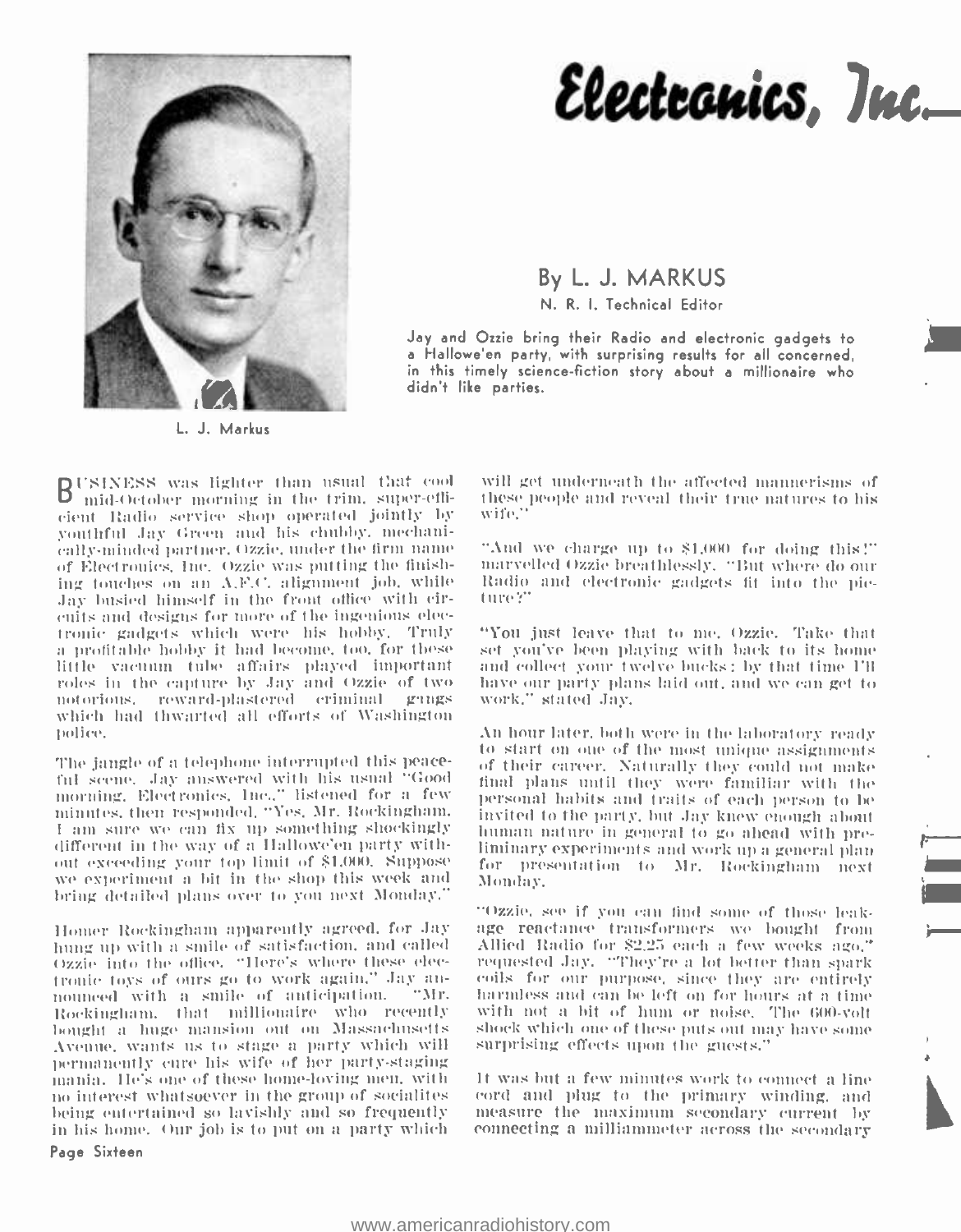

terminals. Jay was completely satisfied with the <sup>S</sup>milliampere meter reading on a direct short circuit, for he knew that this had been accepted by scientists as a safe current for the human – The next Monday Jay unfolded his ideas to Mr. body under all conditions. The construction of the transformer was such that it would never deliver more than this S-ma. short-circuit current.

Fun -loving Ozzie suggested they try the effective- ness of the unit on Pinto, a litige police dog who had a habit of rummaging tlreotigh every can and box in hack of the shop regularly every morning in search of forbidden food scraps; Jay agreed that it might be an interesting experiment. so they grounded one terminal of the secondary to a water pipe and connected the other to a likely-looking metal can on which — might be floating around. Mrs. Rockingham, ac-<br>Ozzie carefully arranged the contents of a sar- — cording to her husband, was making her usual Ozzie carefully arranged the contents of a sar- dine can as hait.

Pluto's sensitive nose soon led him to the trap.<br>With never a thought of danger, his huge tongue<br>made perfect contact with the metal can—and six hundred tingling volts of electricity made yelp of indignant surprise and with not even a taste of the tempting sardines.

More cautiously Pluto approached the second<br>time, but his sniffing black nose made equally as good contact with the can as his tongue had<br>before. Pluto had a sensitive nose, and his sudden backward somersault was truly a comical sight. Ozzie howled with glee, and encouraged votations!"<br>Pluto to try again. Pluto did, after considerable meditation, and this was enough to send him homeward with no further interest in anything resembling a metal can.

"No wonder a single wire on frail posts 60 feet<br>apart, hooked up to one of these leakage reactance transformers, will hold back the biggest the first guests, and a moment later the butler herd of cattle in the country," exclaimed Jay. Thered into the huge recreation room a muchly "And electricity is just about as mysterious to the average person as it is to these animals."

Photoelectric control equipment next received the attention of Jay and Ozzie. Careful adjustments made each of their units so sensitive that and of the room came the first thrill of the even-<br>the flame of a match a few feet away from the  $\frac{1}{2}$  ing ... a deep and spooky voice booming out a the flame of a match a few feet away from the<br>electric eye was sufficient to operate the relay even when the shop lights were on. It was no<br>trick at all to make the units respond equally<br>as well to interruption of light beams which were<br>made invisible by the use of infra-red filters,

Enthusiastically they worked on one unit after

another, tuning them up while making plans for the forthcoming party.

Rockingham step by step; each met with the millionaire's complete approval. There remained. then, the task of determining exactly how each guest was to be exposed. Ozzie suggested that Mr. Itockingham's staff of servants be ordered to chat with the servants of each guest, on the theory that servants often know a man's pecul-<br>iarities and shortcomings even better than the<br>man does himself ; the other two agreed em-<br>phatically, and Mr. Rockingham also pointed out that servants could he depended upon to gather any choice bits of gossip and scandal which might be floating around. Mrs. Rockingham, actwo-day shopping trip to New York just before the party for new clothes; this gave ample time to install the apparatus without arousing her suspicions.

0 0

It was Hallowe'en Eve. For the fifth time, Mrs.<br>Rockingham asked her husband, "Homer, are you sure this party is going to be a success? Here I've rushed from one shop to another in New York for two days, trying to get a really exclusive gown for this party, and what have you<br>done? You promised a party I'd remember for a lifetime, but all I can see are a few shocks of

For the fifth tine, Homer reassured his spouse, lint fortunately she was ton interested in a lastminute check -up of her hair to notice the twinkle of anticipation in his oyes.

A finkling of chimes announced the arrival of the first guests, and a moment later the butler ushered into the huge recreation room a mnchly overdressed woman whose prim austerity gave world. Stepping through the doorway with hand extended in greeting, she passed between two shocks of corn. There was a faint click, and from the impressive Radio receiver at the far greeting: "Good evening, my dear Mrs. Van Eyster! What a lovely coat you are wearing! Did your husband buy it to keep you warm—or quiet '?' Two gasps were heard; two women, looking about ready to faint, sat down hurriedly and mumbled conventional greetings to hide their confusion.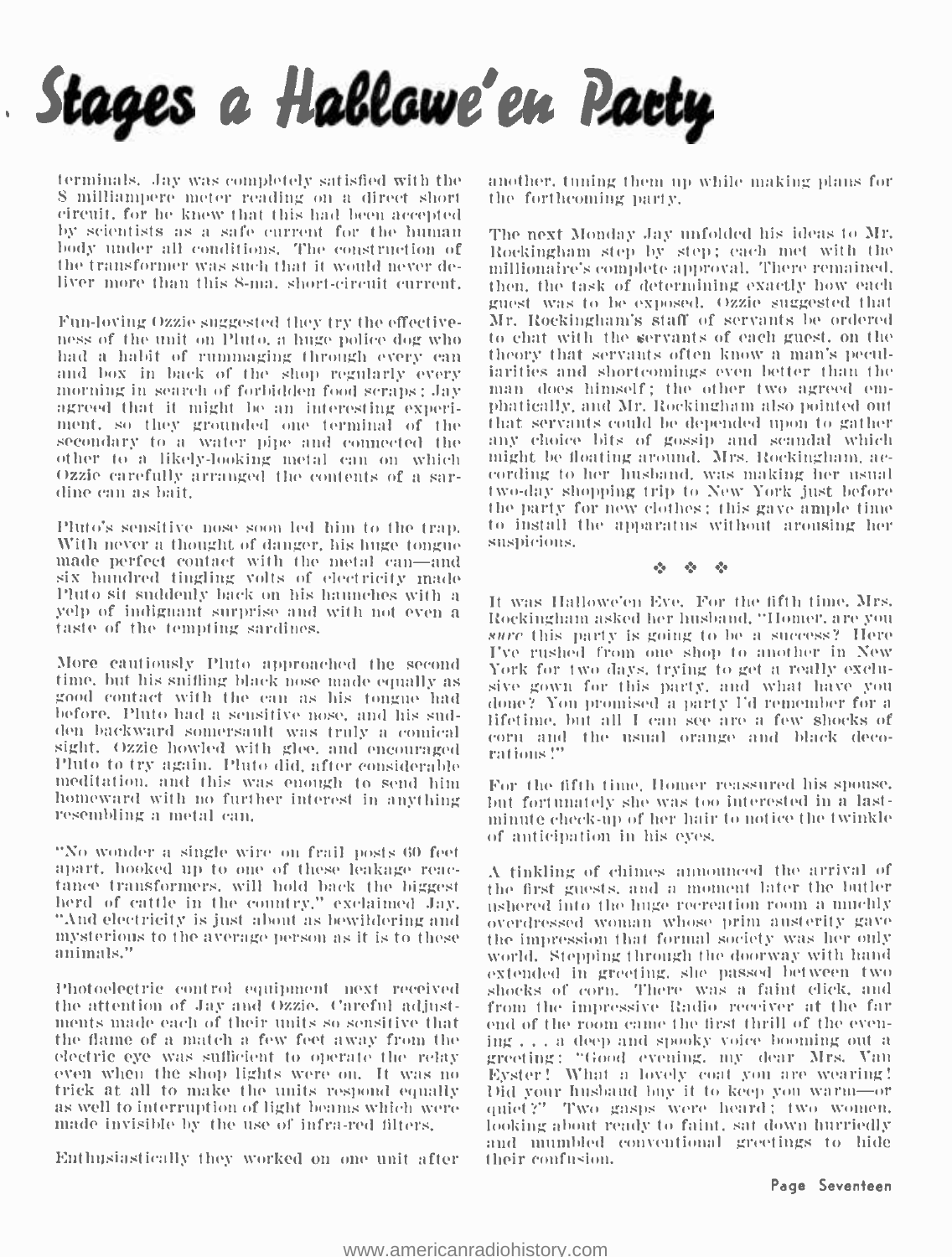The first act of the party had worked per-<br>fectly. Concealed in one of the shocks of corn was a 32 candlepower auto headlight bulb mounted with a plano-convex condensing lens and an infra-red glass filter in such a way that this light source concentrated upon a photocell – guests to arrive. Elizabeth Schultz was a small-<br>in the quosite corn shock a beam of light from – town beauty, pert and trim of figure, who conin the opposite corn shock a Kan of light from which all visible wavelengths were absent.

It was an ideal set-up for the purpose—the electric eye could "see" the infra-red beam perfectly forgotten uncle in South Africa, she was sure<br>well but no one also could. Interruption of this of it. well. but no one else could. Interruption of this beam by a person entering the room cut off the light to the photocell, increasing its resistance the Recklashan suspectorsly kept one eye on<br>many times the manual take applitum and what . Homer as the new guests arrived, but he, with many times. A vacuum tube amplifier and relay the means are new guests arrived, but he, with<br>hidden habind amour relative problem at the base to the hand nonchalantly in his coat pocket and hidden behind orange -gold pumpkins at the base of the shock responded to this interruption of the other holding a light, and the operation of the relay caused a the perfect innocence. faint click. This relay controlled a signal light<br>on the temporary control board which had been set up in the basement, indicating to Ozzie that it was time for one of the "hello' speeches.

Ozzie then read his speech in a normal tone of voice before the microphone, but a low -pass filter inserted between the mike and the Radio set upstairs cut out all frequencies above 1000 cycles, giving a spooky deep bass effect which completely disguised his voice.

The clue as to who was interrupting the light. beam upstairs each time cause from Mr. Rockingham via ultra short -wave Radio. in his coat pocket was a compact transmitter complete with<br>batteries and aerial, operating on a wavelength to telephism transmitter has must color like of about 60 centimeters and controlled by a single wall next to the bur and made a be-<br>single push-button. With the attention of all single for it. The booming Radio voice shouted focussed on the new arrivals. Homer unob-<br>trusively reached into his pocket and slowly trusively reached into his pocket and slowly to see you in that monkey suit, and outside of a<br>pressed the button according to a pre-arranged dot and dash code in that dot and dash code which had been assigned to alimbre to the person about to enter the room. The filament of the acorn -type tube in the transmitter heated rangement whereby current was being drained room to his selected chair. Lizzie, who had been from the pencil size filament batteries only for the duration of each dot and dash.

 $\Lambda$  sensitive ultre-short-wave receiver in the basement picked up these interrupted continuous wave carrier signals and converted them into audible dot and dash sounds which indicated to Ozzie the speech he was to deliver when the signal lamp for the electric eye flashed on.

And now Mr. Van Eyster. looking for all the means money to nightclub proprietors and waiters, entered the room. The Radio voice spoke again, this time with a sardonic British accent : "each new arrival proved a great source of amuse-<br>"Cheerio. Van Eyster!" So glad to see you out "ment. Their loud laughter did nothing to soothe with *your* wife this fine evening."

The infuriated Van Eyster glared his anger, but - becoming decidedly unpleasant. Homer quickly smoothed things over with a wave

of the hand and the soothing words. "Tut, tut, old boy--just Hallowe'en, you know. Just Hallowe'en! Have a drink?"

Mr. and Mrs. Adolph Schultz were the nest guests to arrive. Elizabeth Schultz was a smalllage bootlegger, Adolph; now that he had inherited some two million dollars from an almost-

Mrs. Rockingham suspiciously kept one eye on the other holding a huge cigar, was the picture

'l'he Radio voice spoke again. "Well, I declare Lizzie, that extra inch of heel on your shoes brings you almost up to Adolph's collar. You certainly are getting to be a climber these days."

That was Lizzie's own language, but her instant comeback was smothered by the realization that the words came from the Radio and not from anyone in the room. There was a challenge in her eyes as she stepped daintily into the room, pretending to overlook the insult.

I'o'teations, bay -windowed Adolph waddled through the doorway after his wife. wishing for all the world that he could loosen his two-sizesa television transmitter, he spotted a chair against the wall next to the bar and made a beeout. "Ili there. Adolph! Sure does look funny speak-easy. You'll feel right at home in that chair next to the bar.'

Adolph brushed aside this jibe will: a wave of the hand, and plodded determinedly through the trying her hardest the last few years to make the world forget Adolph had ever been a lawbreaker, looked almost like a balloon ready to explode.

With appropriate variations this same reception greeted each of the other guests whom Mrs. Rockingham had invited to her HIallowe'en party. Most of these pretended not to notice the voice of the Radio, in accordance with the decrees of Emily Post. while those few who showed irritation were led to the bar by jovial Homer.

To those already present. the discomfiture of each new arrival proved a great source of amusethe frayed nerves of Mrs. Rockingham, whose thoughts in connection with her husband were

(Page 21, please)

#### Page Eighteen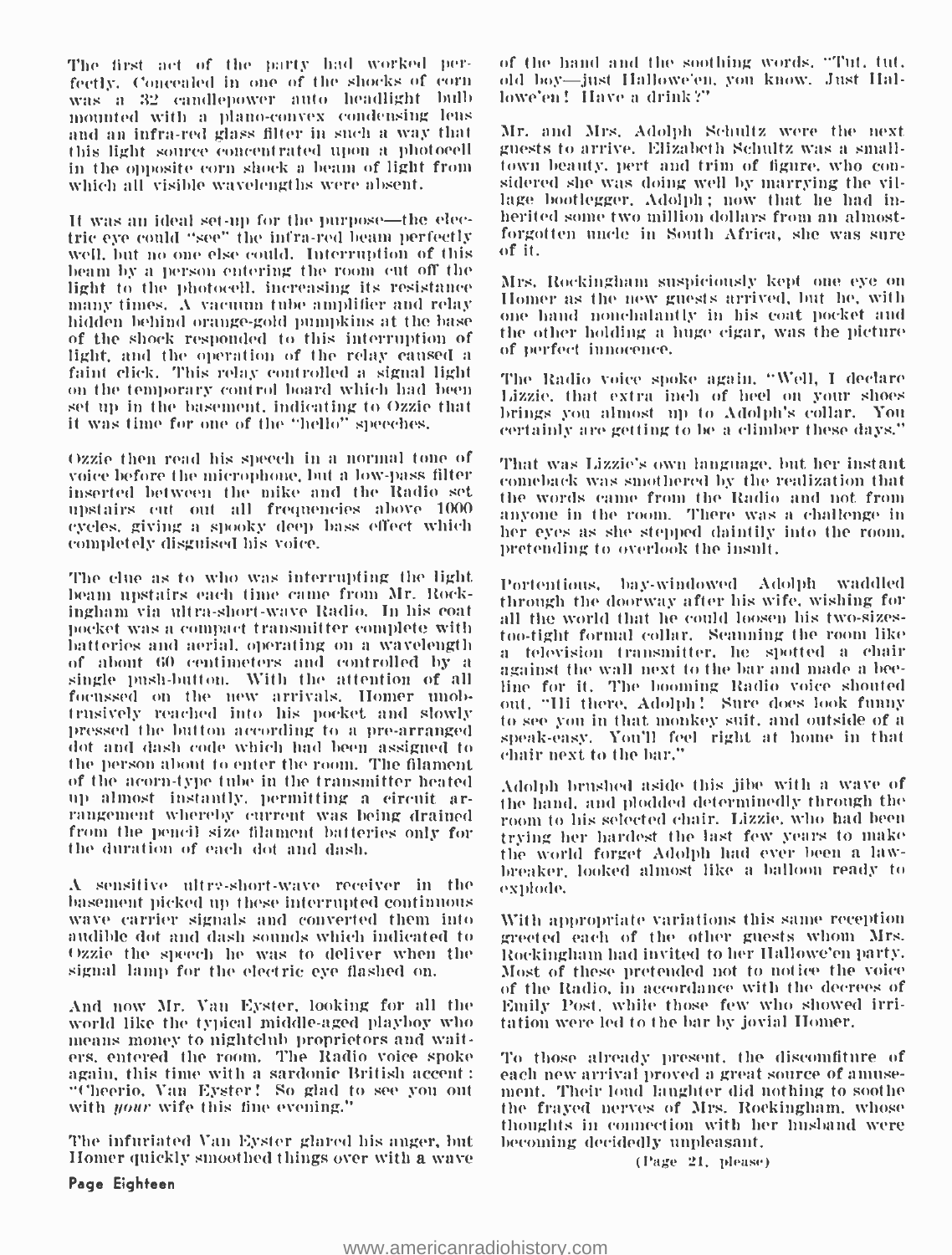# Electronics Inc. Stages a Hallowe'en Party (Continued from page 18)

With the last guest herded into the living room and pacified, conversation started up spasmodically. with Mrs. Rockingham sending out a bombardment of words whenever the party seemed about to die.

Adolph was bored, uncomfortable, and hot; furthermore, his stiff collar was actually hurting. At last, taking advantage of his wife's move — oscillator plate current actuated a relay connect-<br>to another part of the room, he decided to open — ed to another signal lamp on the downstairs con-<br>the collar. Absent-n the collar. Absent -mindedly he placed his lighted eig:ir on a nearby table. but hardly had he moved his hand away from the table before a fire alarm 'gong went off with a hideous clanging. and the Radio voice yelled out, "Adolph. Adolph—your<br>cigar is burning that antique table!"

Hastily Adolph snatched up his cigar and puffed — a distance which past experience had shown to<br>vigorously on it to hide his embarrassment. The — be correct, he rocked backward. The calculations vigorously on it to hide his embarrassment. The alarm stopped the instant the cigar left the table, were correct—the chair back touched the wall—<br>but Mrs. Rockingham cast many a worried look —the feet did not slip—but Adolph was not to enlint Mrs. Itockinghani east many a worried look at Adolph and the table for a while.

An electric eye concealed in the table lamp and peeking out through a hole in the elaborately carved alabaster base had detected the glow of the lighted cigar butt and passed the news on to Jay and Ozzie by means of another signal lamp — Lizzie walked over to pick up the chair. Her mut-<br>downstairs. Investigation by servants had re- — tered comment, "Serves you right, clumsy fool! vealed this particular trait of Adolph, and had<br>even determined correctly ahead of time the ex-<br>act chair which he would select, so Homer had<br>no need to signal for this event or even to watch Adolph.

Mrs. Van Eyster was getting restless, a sure sign among those who knew her best. that a tour of inspection was coming up. Nonchalantly arising, — the threads of the covering were asbestos rather<br>she strolled around the room, seemingly to ad- — than silk or cotton, and that beneath the coversite strolled around the room, seemingly to admire this vase and that picture, but in reality digging up news for her next gossip session. lu due time she arrived at the tire-place. The mantel — cury switch only when the chair was tilted backbeing just above the level of her eyes, she glanced furtively around to make sure she was unobserved, then daintily reached up and rubbed her — Beneath the floor was a similar coil, connected to<br>finger across the top surface. But some person — the ontput terminals of a powerful short-wave linger across the top surface. But some person or some thing must have been watching, for the transmitter. Normally this transmitter operated<br>Radio set focused the attention of everyone pres- the low power, but the shorting of the coil in the Radio set focused the attention of everyone present on her in a most embarrassing manner: "So sorry, Mrs. Van Eyster, that there isn't any dust on the nututei for you to rave about tomorrow afternoon at the Club tea."

 $Nrs$ . Van Eyster snatched back her finger as if  $-$  en the mantel were a red-hot stove, and angrily  $-$  co 111011011 ilotyu ill her chair amidst the laughter of the party. Mrs. Rockingham was so incensed at the dust hunter that she didn't even bother to glare at Homer this time.

 $\Lambda$  one-inch wide strip of tinfoil, insulated with a coat of varnish, had been placed across the en-

tire length of the mantel, far enough back so it would not be noticed during casual inspection. With this foil connected into the oscillating circuit of a capacity control circuit concealed up the fireplace flue, a person's hand or even linger within a few inches of this strip changed the oscillator tuned circuit capacity enough to make the unit stop oscillating. The resulting change in oscillator plate current actuated a relay connected to another signal lamp on the downstairs conments of Mrs. Van Eyster's servants, could safely be assigned to her.

Adolph was beginning to feel at home. Ills chair. however, had a straight back. After a bit of fidgetting around, moving it away from the wall a distance which past experience had shown to were correct-the chair back touched the walljoy this comfort for long. The seat of the chair warmed up-became hot-Adolph's trousers began to smoke—and with a scream of pain Adolph leaped forward onto the rug, with the chair toppling on top of him.

Lizzie walked over to pick up the chair. Her mut-Didn't I tell you not to do that when we're with company?" didn't help his feelings a bit-and how he yearned for a cake of ice on which to sit

The chair looked perfectly normal, and the guests<br>who touched the seat found it perfectly cool. No one believed Adolph's statements that it had been red hot-that is, none but Homer, who knew that the threads of the covering were asbestos rather ing was a large, pancake-like coil of copper wire. the terminals of which were shorted by a merward.

Beneath the floor was a similar coil, connected to transmitter. Normally this transmitter operated chair increased the effective load on the transmitter; the resulting increase in output current actuated a series of relays which turned on the full transmitter power, and its coil induced in the chair coil circulating eddy currents large enough to make the wire red-hot. The asbestos covering transmitted this heat to Adolph without charring.

Mr. Van Eyster had, of course, forsaken his wife be seen on the sofa with Mrs. Schultz, enjoying her quick retorts while laughing with her at the troubles of the others. She responded with an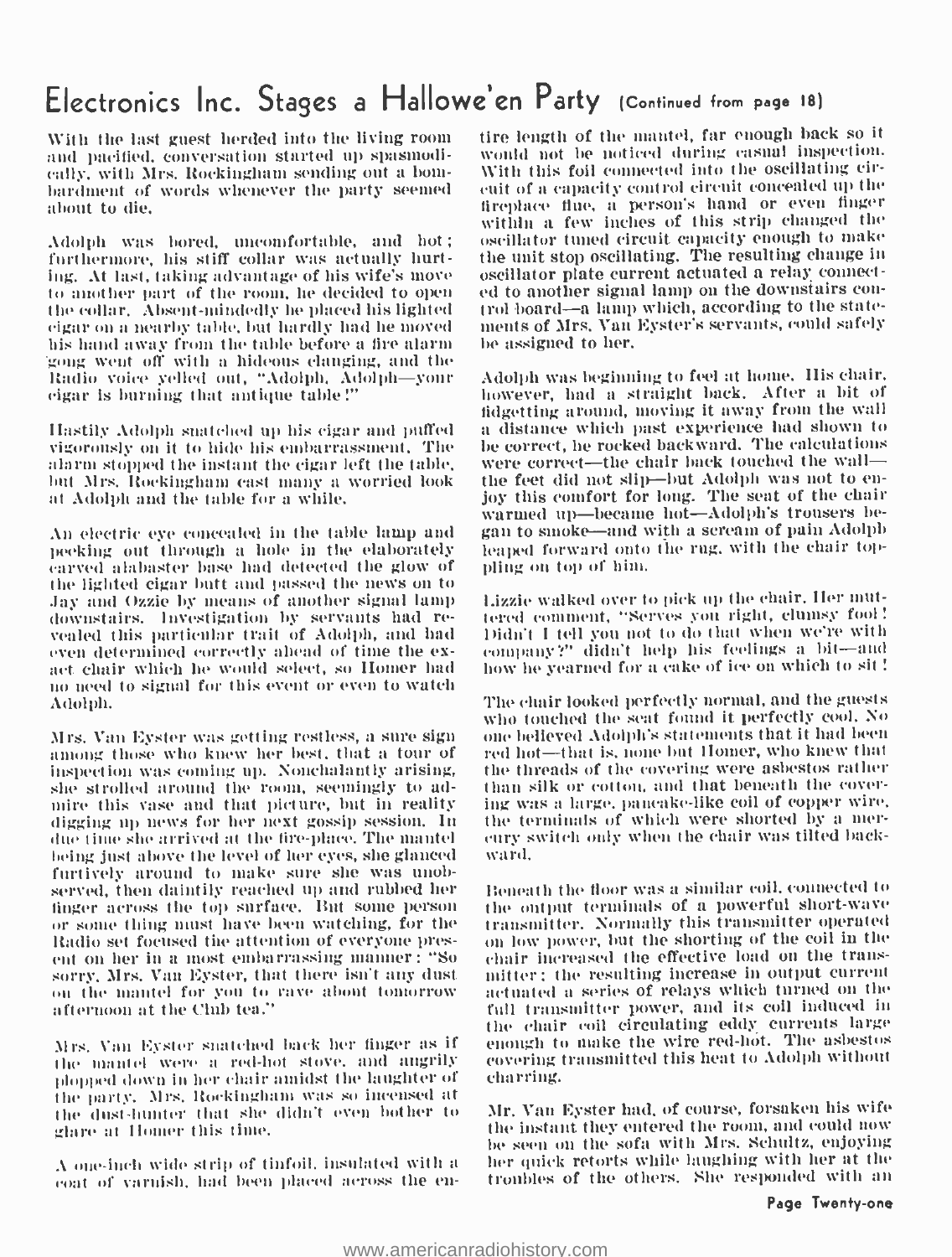equal interest in his worldly airs and twinkling eyes. From positions at opposite ends of the sofa. — tine-bare-copper-wire woven into the rug, one<br>they seemed to gravitate toward the center, a bit — approximately under Van Eyster's knees and the more each time a chance for a laugh occurred. With assumed carelessness his hand fell upon – this shock made it all the worse, and involun-<br>hers—Lizzie gave a shriek and he a yell as the – tary muscle reflex action sent him sprawling on entire sofa seemed to become alive with a million red -hot jabbing needles. Boom lights dimmed ominously and a loud power hum conjured vivid<br>recollections – of – movie-created – electric-chair – "Heh, heh, Van Eyster—will you never outgrow scenes as the couple tumbled forward onto the  $\frac{1}{2}$  those kindergarten pranks?" chided the all-see-<br>rug. And now the Radio voice made one torse  $\frac{1}{2}$  Radio voice as the disgruntled play-boy rug. And now the Radio voice made one terse comment: "Tish, tish, Van Eyster! Holding hands in public, and at your age!"

terminal of an electric fence transformer con-<br>cealed under the sofa. The primary had been - cearryone, and the Radio howled in sympathy<br> plugged into a nearby A. t'. outlet all evening, but not until Van Eyster and Lizzie had completed two octaves higher than nature had equipped<br>the secondary circuit by touching hands was its her for.<br>presence noticed, (One terminal of an ungrounded. 600-volt, 60-cycle A.C. circuit may be touched with no sensation of shock.) The slight increase in primary current when the secondary circuit concealed in the overstuffed sofas, each mike<br>closed was sufficient to operate a sensitive meter- feeding through a senarate andio amplifier to closed wits sufficient to operate a sensitive meter - type relay inserted in series with the wall outlet wiring, and the relay contacts in turn actuated a model thus listen in on two separate conversamulti-contact power relay which inserted a re-<br>sistor in the living-room lighting circuit wiring sip came through, could feed i the power pack tiller choke in the Radio receiver ill- tairs. producing the loud 120 -cycle power hunt.

"Adolph -your cigar is on the table again!" called out the Radio an instant later, as Adolph concentrated his entire mental facilities upon the plight of his wife without having the slightest idea what was going on.

Van Eyster showed no further interest in the fair lady; in fact, he now took a separate chair, addicts attempted to grab silver ash-trays left quite peeved at being exposed. It was Homer's attemptingly in out-of-the-way corners—and not Radio, he reasoned, so Homer mu Radio, he reasoned, so Homer must be to blame;<br>how could he get revenge? Minutes of deep thought, and at last his face brightened. Make haim and the other guests. Homer jump, too-a hot-foot would do the trick. Matches were on the table- safety matches, too, which would light readily on Hunter's shoes.

Van Eyster watched his chance, slipped out of the room him, and a short time later was crawling<br>the room in the basement, he was describing the<br>Homer's chair. The short in the second on the short relish to Jay and Ozzie, ex-Ilumer's chair.

At last reaching the proper position without be-<br>ing detected, Van Eyster applied the match with a skill and dexterity possessed only by frater-<br>nity-men—but he never had a chance to wedge the match in place. An electric eye under Homer's chair detected the first flash of flame, and the relay in its circuit applied 600 volts of animal-shocking electricity between two patches of tine bare copper wire woven into the rug, one other under his hands. The unexpectedness of this shock made it all the worse, and involunthe rug. This, too, had all been planned beforehand.

those kindergarten pranks?" chided the all-seegingerly rubbed a mustache sadly singed by the match flame.

Fine copper wires cleverly-woven into the pat- Harder and harder it became for Mrs. Rocking-<br>terned fabric of each sofa cushion did the trick. The another was placed on the spot and some<br>Each set of wires was connected to after another was placed on the spot and some pet habit exposed. Adolph sounded the fire alarm gong a dozen times more, to the annoyance of when one would be soprano insisted on singing her for.

> Putty whispered conversations among the female guests were picked up by two microphones one of the headphone units worn by Jay; he sip came through, could feed it into a silent crystal loudspeaker eoncealed in the back of Mrs. Ituckingham's favorite chair. since it was her habit to sit with head back against the chair when not talking. she heard some most illuminating remarks about her dress, her hair, her home and her parties. So perfect was the fidelity<br>of the system that she simply accepted these reproduced whispers as being real without ever<br>giving a thought as to how she was hearing them.

> Lights dimmed and sparks flew when souvenir addicts attempted to grab silver ash-trays left these actions to the attention of Mrs. Rocking-

> Supper was a welcome relief for the embarrassed and bewildered guests, and noue tarried long after that. As the last couple left, Mrs. Rockingham turned to look for her husbandbut he, wisely, had vanished.

> Down in the basement, he was describing the elaiming over and over again, "That was the only party I ever enjoyed in my whole life. I don't see yet how you did some of those things, but you buys have sure earned this check. There'll be a bonus in the mails for you soon, too, for judging from the way my wife looked toward the end of the evening, we've really put an end to those silly parties!"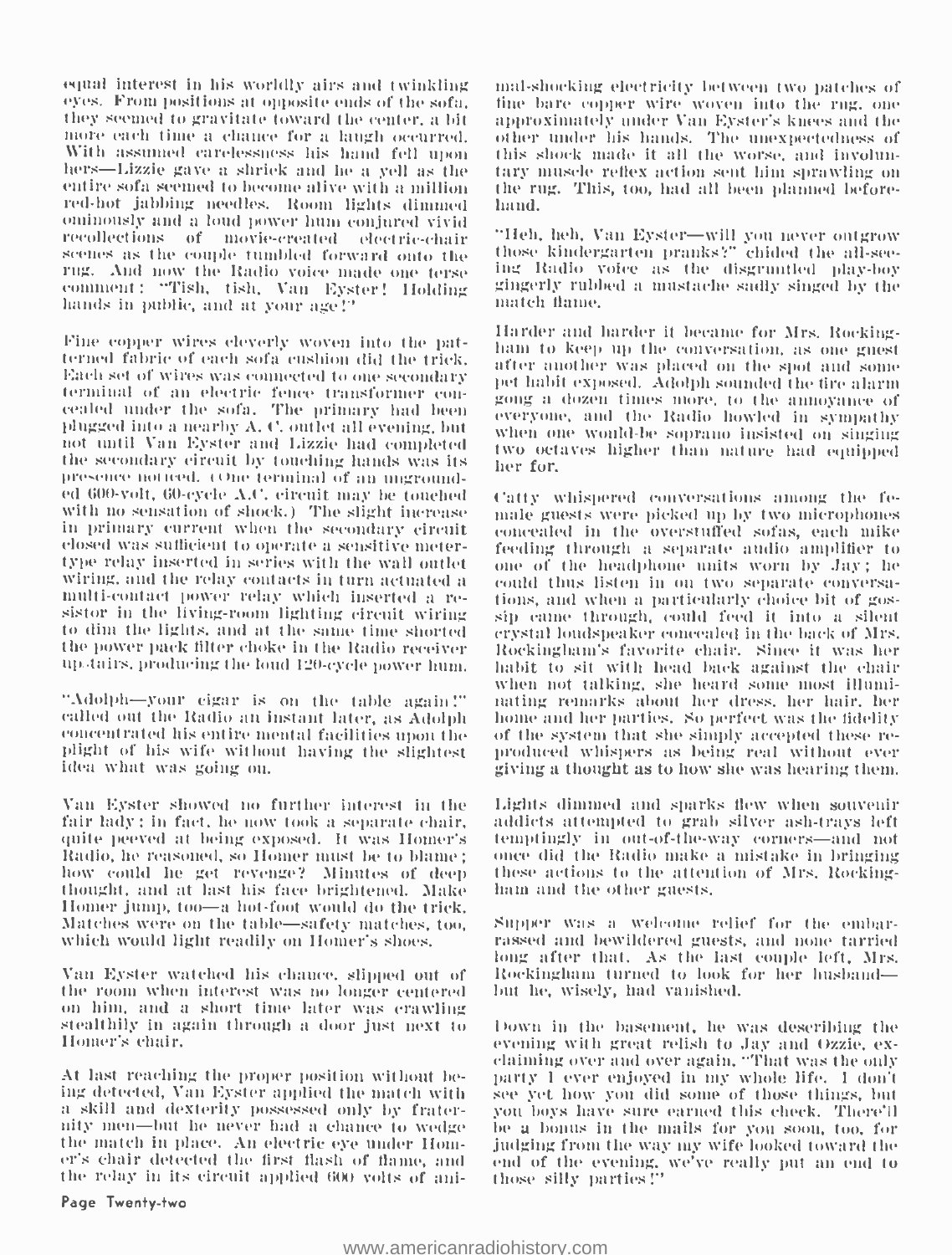

# Radio Beams Guide Ferry Boats!

Radio beams have recently been assigned the mammoth task of guiding ferry boats across the Straits of Mackinac (between Lake Huron and Lake Michigan). Frequent fogs and the presence of dangerous shoals made necessary this unique procedure ordinarily used only by airplanes.  $\rightarrow$  r i  $\rightarrow$ 

# Radio Trap Catches Gambler!

The conversation of a man attempting to bribe a Washington, D. C., policeman for gambling "protection" was picked up by a concealed microphone in the officer's car and broadcast by a small transmitter to another police car parked a short distance away. It was there recorded by a stenographer, and used to secure a conviction.  $\rightarrow$   $\mu$   $\mu$   $\rightarrow$   $-$ 

# Cathode Ray Tube Is Compass!

An unshielded cathode ray tube can be made to serve as a compass. When the tube is held vertically, with the sereen facing upward, the action of the earth's magnetic field upon the electron beam will make the spot move due west from the center of the screen, just as a current-carrying wire is moved in a magnetic field.

# Lamp Posts May Talk!

One of the problems encountered during recent war defense demonstrations in European cities was that of identifying cross-streets when driving through city streets during air raid "blackouts." A New York scientist suggests that corner lamp posts be equipped with loudspeakers and electric phonographs which repeat softly and continuously the names of the intersecting streets.

 $\pi r$   $-$ 

# Pencil Changes Transmitter Frequency!

Amateur Radio fans have learned that they can lower the oscillating frequency of a transmitting crystal simply by applying India ink to one or both faces of the crystal. An ordinary lead pencil can be used for the same purpose; heavy penciling on both sides of the crystal can be used to shift the frequency as much as 5 ke, from a value of 3.5 megacycles. The pencling can be crased.  $\frac{1}{\sqrt{2}}$  and  $\frac{1}{\sqrt{2}}$  and  $\frac{1}{\sqrt{2}}$  is  $\frac{1}{\sqrt{2}}$  and  $\frac{1}{\sqrt{2}}$  and  $\frac{1}{\sqrt{2}}$  and  $\frac{1}{\sqrt{2}}$ 

# Woven Glass Insulates Radio Wires!

In a new Vitrotex wire made for Radio coils by the Anaconda Wire and Cable Co., threads of glass are woven around the copper wire to serve as a compact, strong and flexible insulation.



STRIPED KITTY WINS! Two Radio amateurs ready to try out a new fully-striped black and white pole-kitty sound asleep on the power pack.<br>Electrocution seemed the only solution to this ticklish situation, so they<br>slammed in the main switch and hoped<br>that 2000 volts would be enough. It<br>wasn't-kitty leaped into the air with wasn t-with putch alive and ready for<br>war. A gas attack two blinded and<br>choking hams leaped pell-melt through a convenient but unopened window orably-gone but not forgotten.

ELECTRIC EELS EDUCATE PUS-EXECUTION TO THE SECTION OF STEEL When the five eats which are<br>kept in the New York aquarium for<br>mouse-eatching purposes began to an-<br>moy the sword fish, the curator simply placed a few electric cels temporarily<br>in the same tank. Several good 500volt jolts from these living batteries convinced the cats that all monsters of the deep, from minnows up, were bad one accept to the electric fence unit<br>hooked up to the water in a goldish<br>howl will work just as well on your<br>pet cat.) Even more effective results, from a cat-educating standpoint, were<br>secured by placing an eel on the floor.

CAT'S TAIL CALLS POLICE! When son electric eye burglar alarm system in<br>a Kansas City hosiery warehouse sent<br>in a series of false alarms, police in-<br>vestigated. They discovered that when-<br>ever Black Boy, the official warehouse cat, walked under the invisible infrared light beam, his erect tail blocked it long enough to cut off the light to the photoelectric cell; this in turn caused a latch-in relay to operate, closing the circuit to the alarm gong and keeping it closed even after the cat had walked through the beam. Raising the light<br>source and the electric eye unit a few<br>inches solved the problem.

Page Twenty-three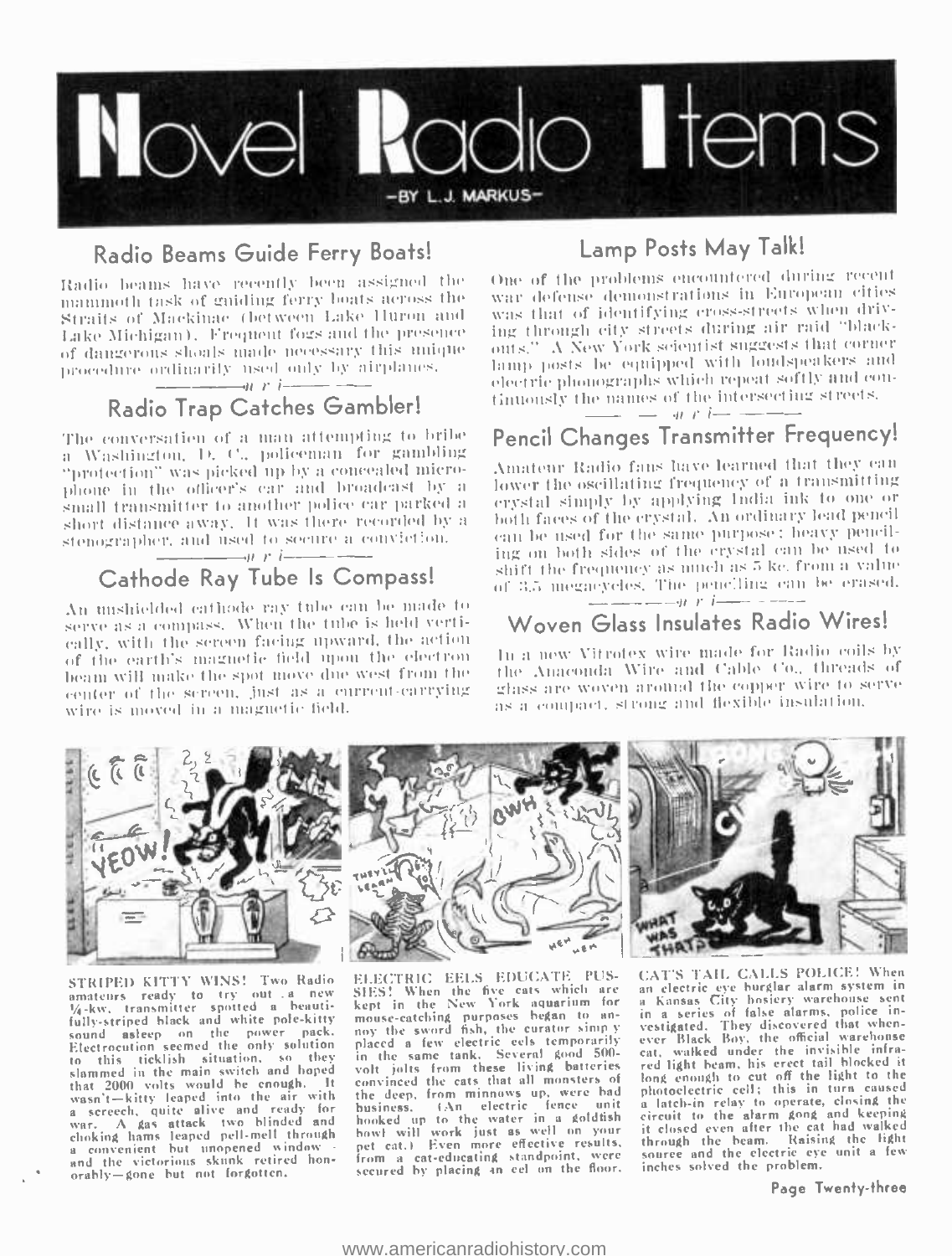

# NOMINATIONS FOR 1939

It seems like no time at all since we asked you<br>to make your 1938 nominations for Candidates<br>for National Officers of the N, R, I, Alumni<br>Association, Yet here we are with the same re-<br>quest for the year 1939. Like little

But this is serious business—this matter of selecting our Officers. We have been mighty for-<br>tunate in our choice of leaders. We have had<br>good men at the helm. Our affairs always have<br>been conducted in complete harmony. Ou

who could well be entrusted to an important<br>Peter J, Dum, of Baltimore, Md., our National<br>President, will not be a candidate for reelec-<br>mames, we believe you will be in a better posi-<br>tion. Pete very graciously is retirin

Page Twenty -four

always find fete Dunn with his shoulder to the wheel wherever the Alumni Association is concerned.

All of your present Vice-Presidents are Candi-<br>dates for reelection. In fact, you will probably<br>want to move one of your Vice-Presidents up to<br>the office of President. You may select men now<br>holding office, or you may sele

Fill out and mail the ballot which you will tind<br>on page 30. Return it promptly to National<br>Headquarters. The two men who have the high-<br>est number of votes for each of the offices will be selected as Candidates, and in the next issue<br>of the NEWs you will be given the opportunity of making a final selection of the Officers who are going to serve during the coming year.

N. R. I. Alumni Association is recognized by the<br>
Radio industry as a progressive fraternity with<br>
We invoew an effort was made to give you at the position of give to help its members carn more<br>
just one goal—to help its On page 29 of this issue is a list of the Officers and the mentioned, it is impossible to list all of the mentioned is a list of the Officers and the mentioned is all of the mentioned is all of the mentioned is all of the in the August-September issue of NATIONAL<br>Ramo News an offert way issue of NATIONAL wide list of names from which you might select your Candidates. This was done because Headsmall number. Moreover, Headquarters wishes to mentioned, it is impossible to list all of the men names, we believe you will be in a better posi-

> list of names. You are to select one Candidate dent, one Candidate for Secretary, and one

> > (Page 28, please)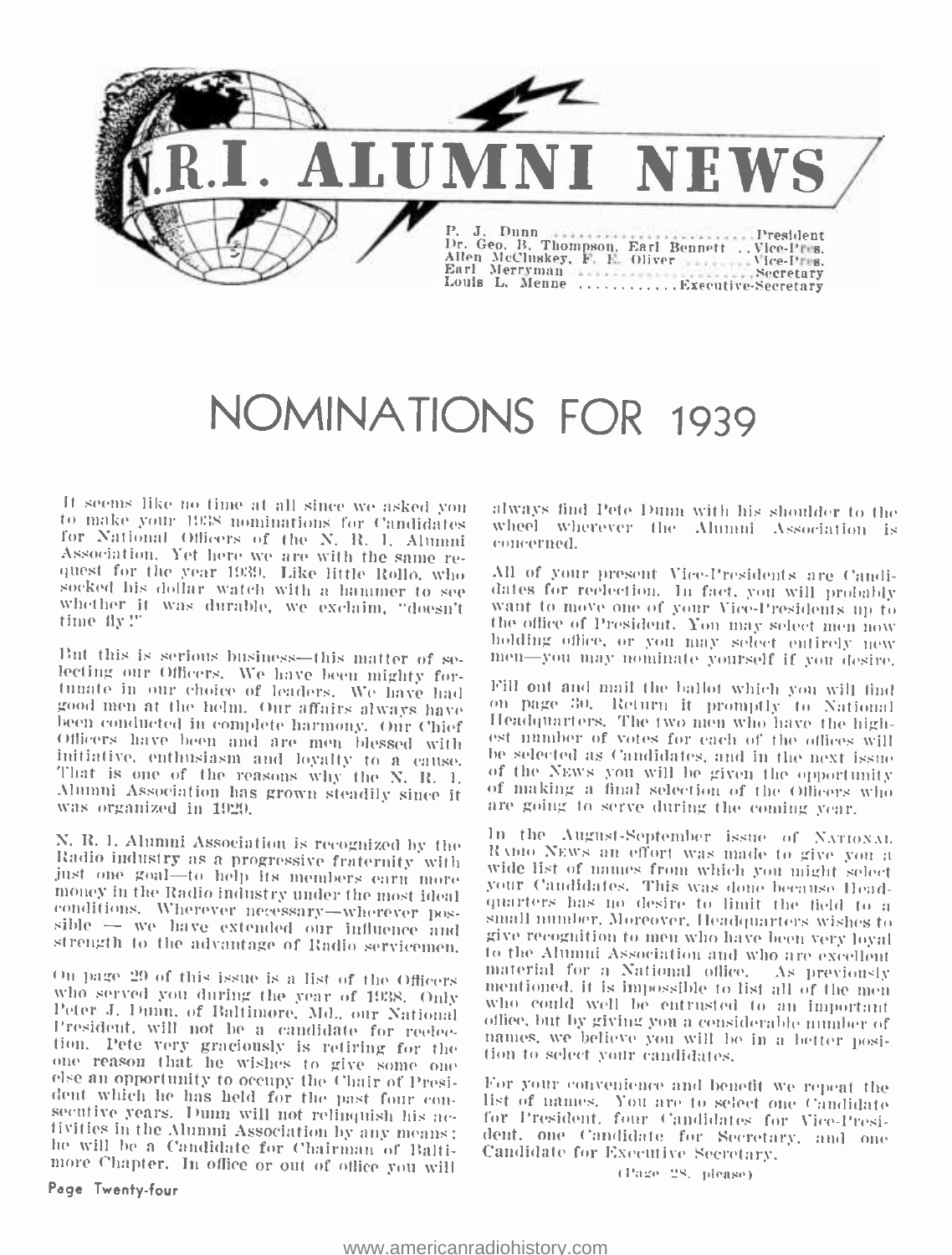



Send in your service notes. We will re-word them for publication. To qualify your note for the NEWS you must have observed the same trouble on two or more identical receivers.

TRLETONE MODEL 80-A DEAD Check the .1 mfd. condenser used as plate bypass for the three 24 type tubes. If the con-<br>denser has broken down a 600 volt paper replacement should be employed.

# NELLS GARDNER ALL SHIPPING<br>MODELS BOLTS

M(111ELS BOLTS With the exception of Models 3I\ and -IC failure to remove the shiping bolts will prevent the chassis from floating freely on the rubber cushions and microphonic noises will be the re-<br>sult, particularly on the short waves. Not only must the bolts he removed when the set is installed but also in show rooms if a good demonstration is to he made.

**EMERSON MODELS**  $n r$  *i* **MOTOR BOATING** EMERSON MODELS — MOTOR BOATING<br>321AW AND 350AW - AND INTERMITTENT - RC Replace the .01 mfd. coupling condenser feeding  $\Delta ND$  813K the grid of the 43 type tube.  $\Delta$  600 volt replace  $\Delta$  The buttons the grid of the grid of the 43.000 voltage of the 41.000 voltage replace  $\mu$  is the 41.600 voltage replace  $\mu$  is the 41.600 voltage - sistor in this circuit should be reduced to 100,000 and the 41.600 voltage replace  $-\frac{n}{n}$ r i $-\frac{n}{n}$ 

#### EMERSON MODELS **HUM** 108 AND 110

1f the difficulty is not due to the filter condensers, look for a possible short circuit between the pilot — tension is lacking the motor will pull the con-<br>light resistor and the chassis. A 25 ohm 10 watt — densers a little too far, thus not tuning in the light resistor and the chassis. A 25 ohm 10 watt wire -wound resistor may be used for replacement purposes. The replacement resistor should be well insulated from the chassis.

 $-\qquad\qquad$ 

# EMERSON INTERMITTENT<br>MODEL 107 AND DISTORTED

MODEL 107 AND DISTORTED A<br>This is generally due to a defective filter con- det<br>denser connected to the cathode of the 25Z5 tube. ing The condenser may be identified by its blue lead which goes into the condenser block. This con-<br>denser may be replaced with an S microfarad denser may be replaced with an 8 microfarad – <sub>can.</sub><br>200 volt electrolytic unit. The positive lead of the new condenser of course connects to the

eathode of the  $25Z5$ .<br>  $\therefore$   $r$  i  $\overline{\qquad}$   $\overline{\qquad}$  DISTORTED STEWART WARNER DISTORTED MODELS 1451A AND AND 1461A MUFFLED This is generally due to leakage in the coupling

condenser between the 6F5 and the 6F6 power

tube. A .02 mfd. 600 volt paper condenser should be used for replacement purposes.

.1Ann's F. Maws, South Carolina.  $n$  r i  $-$ 

#### STEWART WARNER WEAK MODEL R119A

When this condition exists yet stations may be brought in all over the dial an audio defect is indicated. Replace the speaker cone assembly

## JAMES F. BARTON, South Carolina.<br>  $n r i$  - DEAD<br>
T WARNER DEAD STEWART WARNER MODEL 1254A

Check for a shorted by -pass condenser in the plate circuit of the type 41 power output tube.

JAMES F. BARTON, South Carolina.<br>DELS 811K ELECTRIC

# RCA MODELS 811K ELECTRIC

AND 813K TUNING The buttons when depressed do not tune the set If it is all right, check with an ohmmeter from condenser should be slowly rotated while watching for a make and break circuit. If this fails check the tension ou the motor armature shaft spring which makes the motor disengage. If the tension is lacking the motor will pull the con-

proper station.

## JAMES F. BARTON, South Carolina.<br>  $\overline{n}$  r i  $\overline{n}$  NO RECEPTION DELCO AUTO RADIO MODEL 666

A and B voltages okay. Test continuity from detector grid of 6Á8G to ground ; if zero reading is obtained see if the tab protruding from top of B.F. coil can which is located directly beneath R.F. section of gang is not shorted to can.<br>  $A. E. BARMon, South Africa.$ <br>
DELCO  $A \overline{LTO RADIO}$  NO RECEPTION

#### DELCO AUTO RADIO MODEL 665

Check lead from stator of gang R.F. section to coil which is below same for open connection at tab protruding from top of coil can.<br> $\Lambda$ . E. BARWOOD, South Africa.

Page 27. please)

Page Twenty-five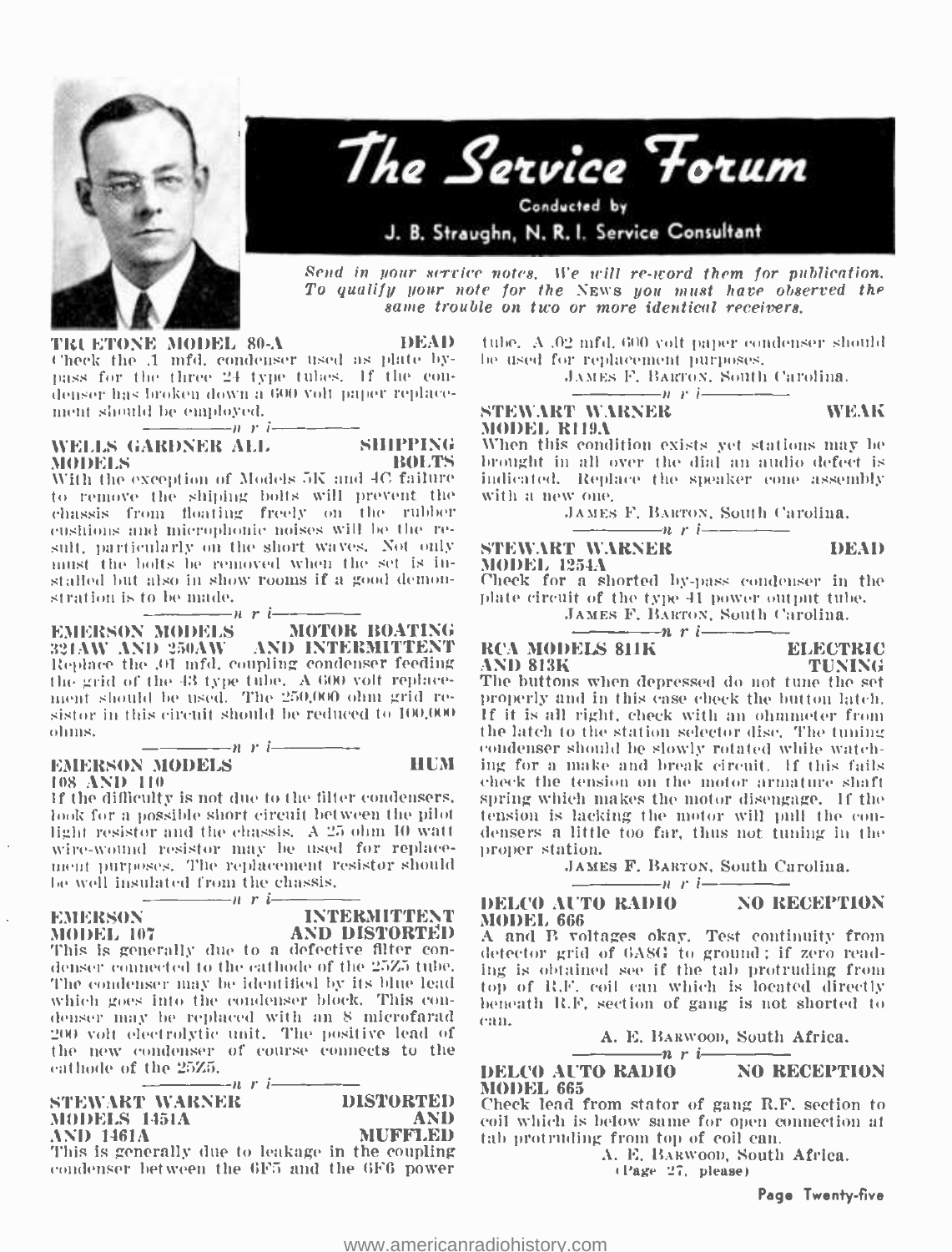# Here and There Among Alumni Members

Harold E. McConnell is now on the engineering staff of station KPRC. Houston, Texas. And recently married, too. Congratulations.  $n \frac{m}{l}$ 

Frank Pesek of Cicero, Illinois, who makes a says (speciality of diathermy apparatus received a se- Dorad cere 5000 roll shock. Ile says he hasn't got ores in the hasn't got ore  $\frac{1}{2}$  shock. Ile saps he has has has ha it yet and probably never will, because of that<br>murse with the blue eyes, golden hair and teeth like pearls. Some guys have all the luck.

Noel Ray of Gadsden. Alabama. is one of the outstanding Radio dealers in the south. Ye Editor got a good look at some photographs of his strictly modern place of business. Said photos<br>were reproduced in Radio Retailing, August<br>issue.

 $-\rightarrow$ n r i $-$ .lanes L. Pratt of Benson. Vermont. is noue Mate Radio Aide for Vermont in the Army Amateur Radio System.

 $-n$  r i $-$ 

Glenn C. King is Treasurer of the Radio Association of Grand Rapids. Midi. Ile recently moved to larger quarters and now has one of the nicest stores in his locality.

n r i

We extend deep sympathy to Secretary Sant .Inrieek of Chicago Chapter. who recently lost his mother. A hard blow, Sant. n r i

George W. Allen of Riverside. R. I., has a hart time job of two days a week with the East Providence Police Department, as Radio operator, which lue finds very interesting.  $\longrightarrow$   $\longrightarrow$   $\longrightarrow$   $\longrightarrow$   $\longrightarrow$   $\longrightarrow$   $\longrightarrow$ 

In the peaceful town of Rosebud, Texas, is a big Radio shop known as Little Bros. Radio Service. L. B. Little trill be glad to hear from mem- bers in his rieinity.

 $-n$  r i $-$ John C. Staley of Sedalia, Mo., recently pur- chased a new couple for service call transporta- that, which he uses in his full time Radio busi- ness. n <sup>r</sup><sup>i</sup>

of Chicago Chapter say Sorg was showing Oldrich Zilinsky how to do the Big Apple, and Zilinsky hasn't got his legs untied yet. Talk about your pretzel benders! Both are hustlers and are hope they get unraveled without further mishap.

 $-\rightarrow$ nr i $-\rightarrow$ 

Snorri Arnar of Raykjavik, Iceland sends an interesting snap-shot. He says at this season the sun sets about midnight in his country and day- grees of B.Sc., M.S. and M.D. But since he left<br>hight creeps in again about 2 A. M. From May to - college he has completed 23 home study courses.<br>August they use no electric August they use no electric lights at all because they have continuous daylight. Arnar is a big man in Radio circles in Iceland.

Page Twenty-six

-1 now hare seven em- ployees," Irrites B. 1). Rinchart of Richmond, N Ind. "I now have eight." maps O. E. Faulkner of El Dorado, Ark. Both have shown steady advance-

![](_page_21_Picture_18.jpeg)

The Editor of this page will appreciate personal<br>comments, Please send them in. Anything of a personal nature makes good copy. Many fellowes say they like this page, but it takes a lot of copy/ to fill it -so let's hear front you. /lour about yon, buddy! nri

Just when things were going great for Clarence L. Calder of Baker, Oregon, he was the victim of a fire which did a lot of damage. But he is coming right along again.

- --- -ttt'i

R. J. Mancy of Washington, D. C., dropped in to say he has a brand new baby in his house. Maney is doing all right by himself in more ways than

Executive Secretary Menne skipped away for a few days tishing and brought a mess down from the St. Lawrence River, some 450 miles, just to convince any doubters. Some of the boys still insist he bought them.<br> $\frac{1}{\sqrt{1-\frac{1}{n}}}\frac{1}{\sqrt{1-\frac{1}{n}}}}$ 

 $-n r$  i

One of our members sent in a very complete busi ness card for an opinion before printing. In fact it was so complete there was no room for his none and address. Or did he forget that detail.'

We've been fortunate to have a very good looking girl on our covers for several consecutive issues. How do you like them--we mean the covers? And you fellows who have been writing to know who the girls are—well, just keep your mind on your work, will you?<br> $\frac{1}{\sqrt{1-\frac{1}{n}}}\frac{1}{\sqrt{1-\frac{1}{n}}}}$ 

 $\longrightarrow$ n r i $\longrightarrow$ 

Dr. George B. Thompson of Los Angeles, Calif., Vice -President of N. R. L Alumni Association, is of course, a college graduate. Ne Iras reetired degrecs of B.Sc., M.N. and M.D. But since he left college he has completed 23 home study courses. tion! Ile has written a most interesting article which are hope to print in the NEWS 800n.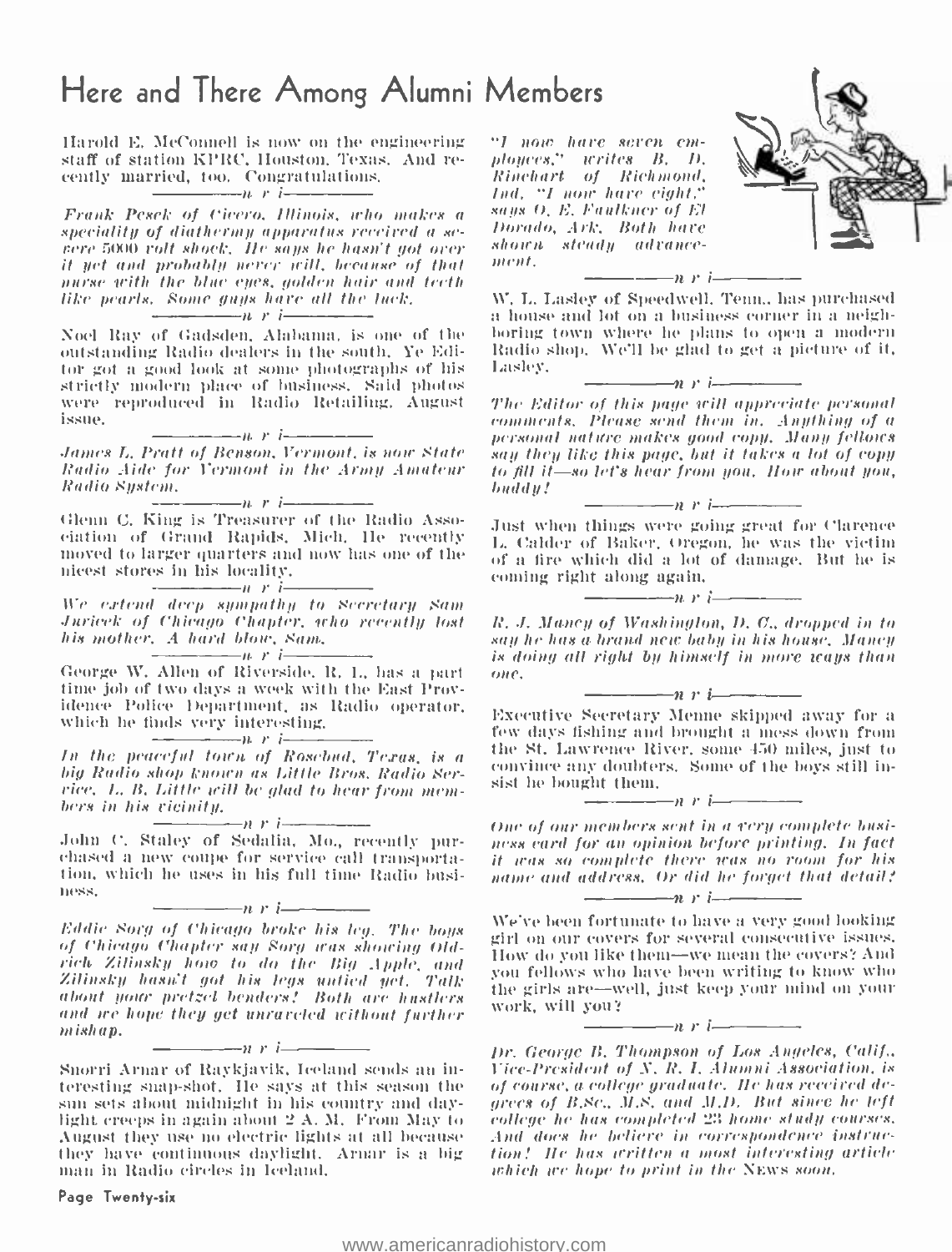# ZENITH MODEL DEAD ON l'ART

IV-31 OF DIAL This trouble may be eliminated by raising the oscillator coil about one-quarter inch from the plate supply. chassis with insulating washers. The difficulty<br>is evidently due to absorption of energy from the  $\blacksquare$  PHHLCO  $\blacksquare$ is evidently due to absorption of energy from the = PHHLCO<br>coil thus preventing oscillation over the entire = MODELS 38-14T = coil thus preventing oscillation over the entire dial.

 $\begin{tabular}{c} \bf 10.0 & \bf 12.0 & \bf 21.0 & \bf 3.0 & \bf 4.0 & \bf 5.0 & \bf 6.0 & \bf 7.0 & \bf 1.0 & \bf 0.0 & \bf 0.0 & \bf 0.0 & \bf 0.0 & \bf 0.0 & \bf 0.0 & \bf 0.0 & \bf 0.0 & \bf 0.0 & \bf 0.0 & \bf 0.0 & \bf 0.0 & \bf 0.0 & \bf 0.0 & \bf 0.0 & \bf 0.0 & \bf 0.0 & \bf 0.0 & \bf 0.0 & \bf 0.0 & \bf 0.0$ **MODEL E-126** 

Check the 2.200 ohm resistor inside the first I.E. transformer as it may be open and also check to check up on this of the a shorted 05 mfd by-pass condenser in the a replacement part. for a shorted .05 mfd. by pass condenser in the plate circuit of the 61.7 mixer tube.<br>  $\frac{n}{\text{F}} \frac{r}{r} \frac{1}{r} = \frac{1}{\text{NTERMITTENT}}$  = 88.

If hum appears when the signal fades out this indicates a poor connection on the filament lug nections at the power transformer lugs should be resoldered. If tar has oozed out on the lugs this may be wiped off with a cloth when and then back to the condenser. Keep the wire<br>soldering as close to the base as possible. Remove the soldering.

 $n \cdot i$ 

Remove the cathode bias resistor of the 85 see-<br>ond detector tube using a 14.000 ohm replacement. The electrolytic by -pass condenser in this circuit should also be replaced using a 10 mfd. unit.  $- r$  i  $--$ 

denser in the grid return of the 47 type tube. If connection of a new condenser in the circuit eliminates the hum the old one should be re- placed. n r i $\frac{1}{\sqrt{2}}$ 

# CHEVROLET INTERMITTENT gri

MODEL 601038<br>Replace the 30,000 ohm resistor in the screen

grid circuits.<br>  $\frac{1}{2}$  of the screen grid circuits  $\frac{1}{2}$  of  $\frac{1}{2}$  oscillation  $\frac{1}{2}$   $\frac{1}{2}$   $\frac{1}{2}$   $\frac{1}{2}$   $\frac{1}{2}$   $\frac{1}{2}$   $\frac{1}{2}$   $\frac{1}{2}$   $\frac{1}{2}$   $\frac{1}{2}$   $\frac{1}{2}$   $\frac{1}{2}$   $\frac{1}{2}$   $\$ if the oscillations will not yield to the general cures, by -pass the filaments of the I1F. tubes to the chassis with a .1 mfd. condenser. You may have to experiment in order to find the best position to eliminate oscillation. The oscillation is due to R.F. picked up by the filament circuit and in this way transferred from one stage to another.<br>  $\begin{array}{r} \n\text{PHLLCO MODEL 70} \\
\text{PHLCO MODEL 70}\n\end{array}$ 

1f the rectifier plates become red hot and the filter condensers are O.K. check the filament leads of the tubes at the rear of the chassis at those points where the leads pass under the primary trimmer condensers of the I.F. trans-

former. These leads sometimes touch the edges of the condenser plates which will cut through the insulation on the wire thus shorting out the plate supply.<br> $\frac{n}{r}$  i  $\frac{n}{r}$  in TNTERMITTENT

![](_page_22_Picture_27.jpeg)

MODELS 38 -14T NOISE This may be caused by intermittent shorting of the high frequency trimmer condenser. In general this may not he located with an ohmmeter and a replacement will be necessary to definitely show up the cause of the trouble. Cleaning the condenser and replacing the mica will enable you to check up on this condition without purchasing

# $\frac{1}{\text{PHLLCO MODELS}}$  and  $\frac{1}{\text{PHLLCO} \cdot \text{MODELS}}$ 38 -1 AND 38 -2

**PHILOPHILE OSCILLATIONS** 

HUM EMERSON MODEL 5A WEAK circuit. After run 4, these changes were made Parasitic oscillations may be eliminated by retube. Also lengthen the green wire connecting to the screen contact of the R.F. tulle to its by -pass condenser. Run this wire around the It. F. socket toward the front of the R.F. unit and then back to the condenser. Keep the wire .00025 mfd. condenser from the LF. screen at the factory.

 $\begin{tabular}{ll} \multicolumn{2}{c|}{\textbf{1}} & $\textbf{r}$ & $\textbf{r} \textbf{t}$ & \multicolumn{2}{c|}{\textbf{1}} \\ \multicolumn{2}{c|}{\textbf{L}} \\ \multicolumn{2}{c|}{\textbf{L}} \\ \multicolumn{2}{c|}{\textbf{L}} \\ \multicolumn{2}{c|}{\textbf{L}} \\ \multicolumn{2}{c|}{\textbf{L}} \\ \multicolumn{2}{c|}{\textbf{L}} \\ \multicolumn{2}{c|}{\textbf{L}} \\ \multicolumn{2}{c|}{\textbf{R}} \\ \multicolumn{2}{c|}{\textbf{R}} \\ \multicolumn{2$ MOTOROLA TUNING MOTOR MOi)EL 124 RUNS CONSTANTLY

**EMERSON MODEL 26** HUM arounded where it passes through the dial as-<br>This may be due to an open in the filter con-<br> $\frac{1}{2}$  Hum the multiple matter constant to expect a requirement. This is due to the fact that the white wire is sembly. Eliminating the short at this point will allow the unit to operate properly.

# AIRLINE MODELS DEAD

62-134 AND 62-139<br>This condition accompanied by lack of screen grid voltage is generally due to a break down in the  $.25$  mfd. paper condenser connected from the ilre .25 mfd. paper condenser connected from the screen grill to chassis. A Ií(10 volt replacement con- denser should be used. n <sup>r</sup>i- - - -- - CROSLEY DEAD AND

# MODEL 725

This may be due to a defect in the tuning meter caused by a break down in the .01 mfd. 400 volt R.F. plate by-pass condenser.  $\Lambda$  600 volt replacement should be used.

# MODEL 706

('ROSLEY INTERMITTENT

This is sometimes caused by the screw on the aerial terminal working loose due to wearing of the thread. The trouble may be remedied by soldering a small length of wire to the lug under the screw and attaching the aerial lead to this wire instead of to the terminal.

#### Page Twenty-seven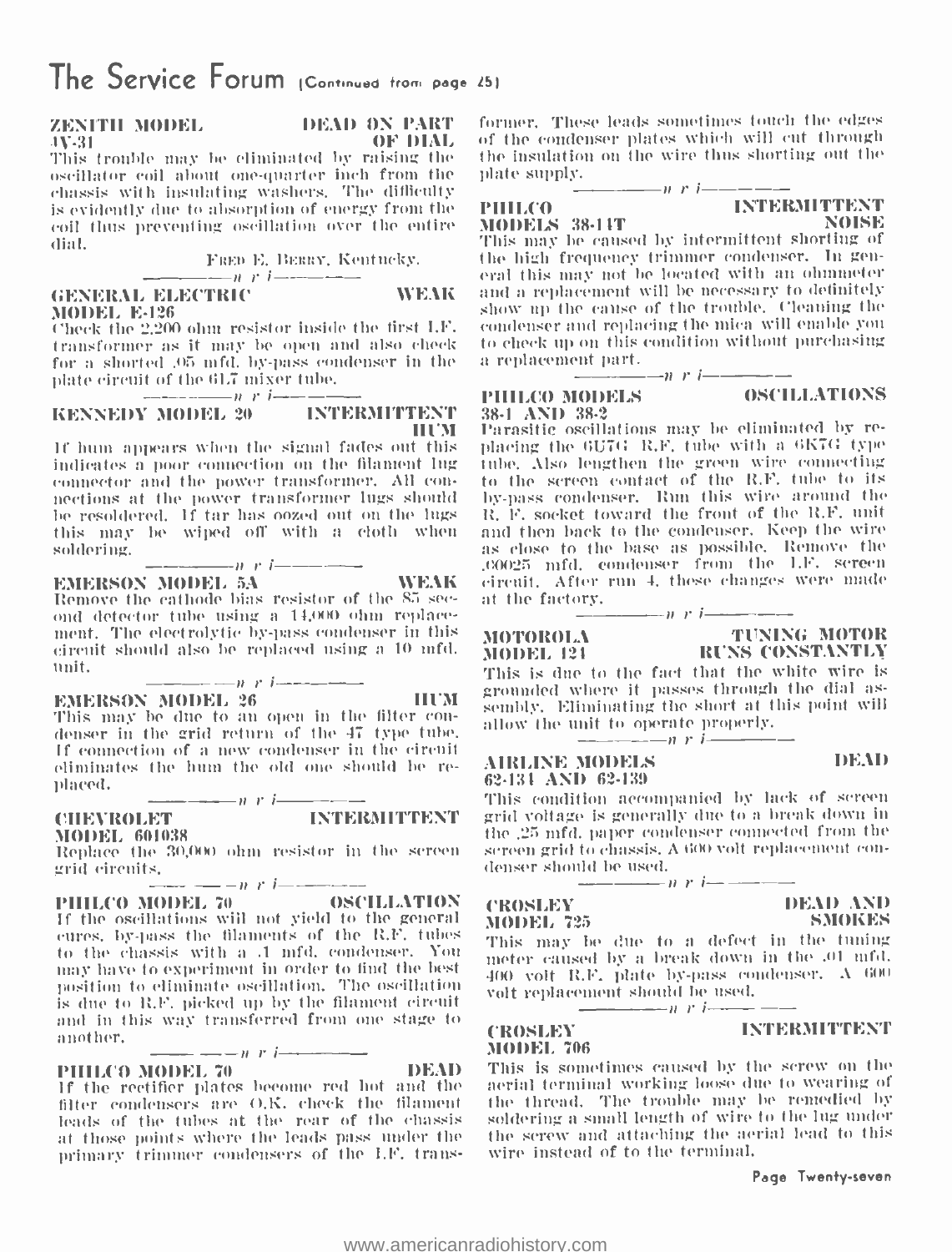# Nominations for 1939 (Continued from page 24)

The two receiving the highest number of votes<br>will be declared duly nominated, and the runoff or final election will take place in the next<br>issue of the News, Remember, with the exception of President Dunn. your present Officers are Candidates for the same Offices or for advancement : furthermore, you may select your candidates from among the following men, or vote for any one else who is a member of the N. R. I. Alumni Association.

r'arl E. Slater, Coolidge, Ariz. Isaac T. ILulgens, Magnolia. Ark. It. H. Rood. Los Angeles. Calif. C. H. Woodruff. Olive. Calif. John R. Kelley. Denver, Colo. Fred G. Conklin, Hartford. Conn. George W. Howell. Wilmington, Dela. S. II. Iauniels. Orlando, Fla. W. S. Holloway. Tucker, Ga. Oliver B. 11ill. Moscow, Idaho. C. B. Morehead. Chicago, Ill. Edward Sorg, Chicago. Ill. .1. Verlin Hunt, Richmond, Ind. Harry Laborde, Perry, Iowa. William B. Martin, Kansas City, Kans. Karl Sonenberg, Cloverport, Ky. W. B. Parrish, Frankfort, Ky. Cecil Johnson, Alexandria, La. Robert Beattie, Lewiston. Maine. Robert C. Beall, Seabrook. Md. Omer Lapointe, Salem. Mass. Rex B. Smith, Sault Ste. Marie. Mich. Jorgen R. Martinson, Minneapolis. Minn. Harper Johnson. Jr.. Senatobia, Miss. Claude West, St. Louis, Mo. \\'m. Darlington, Butte. Mont. Floyd A. Roberts, Scottsbluff. Nebr. C. D. Parker, Lovelock. Nev. E. Everett Darby, Woodsville, N. H. Peter L. Monier, Passaic. N. J. Wm. Prescott, Rochelle, N. J. Tames E. Graham. Hobbs. N. M. Charles \V. bussing, Syracuse, N. Y. Glenn A. Williams. Cuba. N. Y. Alison A. Lomax, Spencer. N. C. Arvid Bye. Spring Brook. N. flak.

Frank Moore, Portsmouth, Ohio. C. A. Drotleff, Youngstown. Ohio. \V. G. Cordell, Oklahoma. Okla. Henry W. Freeman, Portland. Ore. Clarence Stokes, Philadelphia. Penns. Albert Melczak, Pittsburgh. Penna. Clyde D. Klebach, Reading. Penna. Karl R. Smalley, Cranston, R. I. Horace C. Main, Georgetown, S. C. Noel J. Lawson, Aberdeen, S. Dak. Sam Juricek, Chicago. Ill. Charles J. Felm. Philadelphia Penna. Joseph Barrette. Brooklyn, N. Y. T. J. Telaak, Buffalo. N. Y. L. J. Kunert, Middle Village, N. Y. C. H. Mills, Detroit. Mich. W. W. Jensen, Baltimore. Mal. J. B. Gough, Baltimore, Mal. Wilmer Giese. Baltimore. Md. I. A. Willett. Baltimore. Md. Clarence Steed. Washington. D. C. A. Schiavoni. Philadelphia. Penna. A. H. Ketelhut, Benton Harbor, Mich. 'I'. J. Bowman, Altavista. Va. liarry W. Merchant. Arlington, Va. W. A. Bunch. Miami, Fla. \N. P. Brownlow, Johnson City, Tenn. J. E. Collins, Paris, Tenn. J. D. Wood. Archer City. Tex. L. II. Watkins. Ogden. Utah. H. E. Monroe. Middlebury. Vt. J. Walton Colvin. Orange. Va. it. F. Keil, Seattle, Wash. iloward C. Dittman. Wheeling, W. Va. William Wiesmaan, Ft. Atkinson. W'is. Ivan H. Thompson. Laramie, Wyo. Alvin L. Campbell, iturdett. Alta.. Canada J. H. Southey, Van couver, B. C., Canada Henry H. Sutton, Flin Flon, Man., Canada Fred J. Fellowes, Winnipeg, Man., Canada Wallace G. Conrad. Halifax. N. S., Canada C. M. G. Smith, Barrie, Out., Canada George Duff, Ft. Williams, Ont., Canada G. C. Gunning. Smiths Falls. Ont., Canada

 $n \rightarrow n$  r in the same set of  $n \rightarrow n$  $-\frac{1}{\sqrt{2}}$  r i  $-\frac{1}{\sqrt{2}}$  -

# New York Chapter Is Going Strong

On page 30 we mention that practically all Local Chapters suspended meetings during August. An exception was New York. This hunch of live wires held meetings right through the summer.

Irving Gordy has been giving some mighty fine talks on Radio. He is a very interesting and qualified speaker. A number of our members are "ham" fans and the Chapter invites all interested

Page Twenty -eight

in amateur Radio to come to meetings and join in the discussions. We talk about all phases of Radio -you can't afford to miss these friendly gatherings.

J. L. iluard, Drummoudsville, P. Q., Canada Paul Provost. Montreal. P. Q.. Canada E. II. Symons, Regina, Sask.. Canada

Meetings are held at S:30 P. M. on the first and third Thursday of each month, at Damauzeks Manor, 12 St. Marks Place, New York. Do not confuse with a similar address in Brooklyn.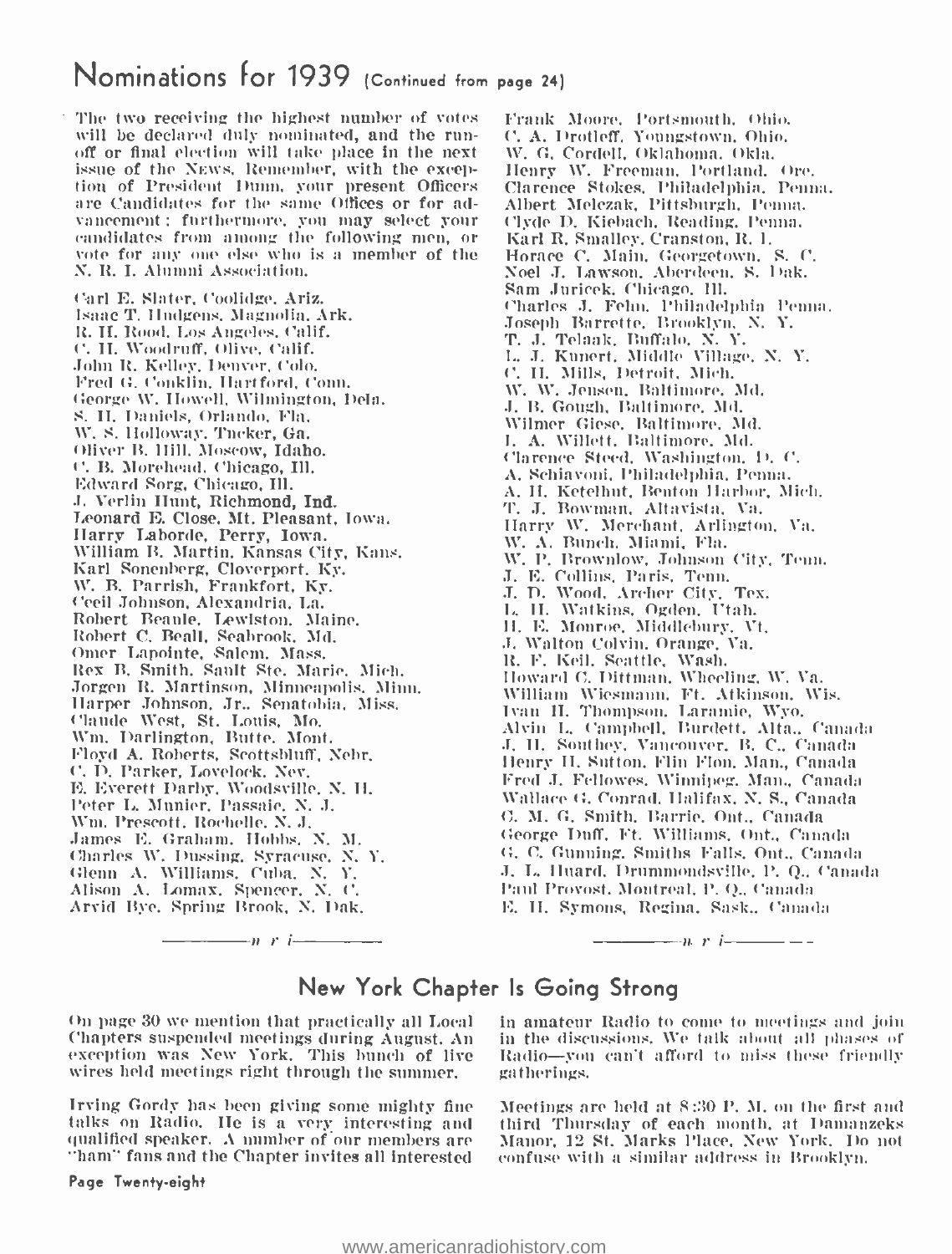# Directory of Officers

(To Sirva Until January, 1939)

President-P. J. Dunn, Baltimore, Md. Vice- Presidents-

> Earl Bennett, Evanston, Ill. F. E. Oliver, Detroit, Mich. Allen McCluskey, Birmingham, Ala.

Secretary -Earl Merryman, Washington, D. ('.

Executive Secretary - - i,. L. Menue. National Headquarters. Washington. D. C.

 $-\frac{1}{\sqrt{2}}$  is the set of  $r$  is the set of  $r$ 

# Directory of Chapters

- Baltimore-I. A. Willett, Secretary, 2411 Armah Ave., Baltimore, Md.
- Philadelphia-Camden Clarence Stokes. Treasurer, 3405 Kensington Ave., Philadelphia, Pa.
- New York -L. J. Kunert. Secretary, 66-11 711Ií St., Middle Village, L. I., N. Y.
- Buffalo -T. J. Telaak. Chairman, 657 Broadway, Buffalo, N. Y.
- Toronto-Ed. Witherstone, Secretary, 363 Nairn Ave., Toronto, Ont., Canada.
- Chicago-Sam Juricek. Secretary, 4223 N. Oakley Ave.. Chicago, Ill.
- Pittsburgh- Albert Maas, Secretary, 9 S. Iloward Ave., Bellevue, Pa.
- Detroit-C. H. Mills, Secretary, 5458 15th St., Detroit, Mich.

 $\longrightarrow$   $n r$  i  $\longrightarrow$ 

# Are You Wearing Your Pin?

Recently there has been a great demand for the N. R. I. Alumni Association Pin. Our supply was soon exhausted but we now have a new lot available and we are ready to fill orders as fast as they are received. These pins really are beauties and every member of the Alumni Association should wear one.

J. B. Hunt of Richmond, Indiana says: "It is with a great deal of pride that I wear the little button identifying me as a member of the N.R.I. Alumni Association. Besides being a good advertisement, it lends dignity to one's appear- ance."

Only members of the N. R. I. Alumni Association may wear this pin. They are durably made with a patented safety clasp. The charge is only \$1 and they are worth every penny of it. Address your letter to the Executive Secretary, National Radio Institute Alumni Association. 16th and You Sts. N. W., Washington, D. C. Enclose one dollar and give your name and address.

## Nomination Ballot

F. E. Onver, Detroit, Mich.<br>Dr. Geo. B. Thompson, Los Angeles, Calif. Association. Turn this page over — the entire All Alumni Association Members are requested to fill in this Ballot and return it promptly to National Headquarters. This is your opportunity to select the men who you want to run your  $\Delta$ ssociation. Turn this page over  $-$  the entire other side is devoted to your selection.

> After the ballots are returned to National Headgnarters they will he checked carefully and the two men haring the highest number of rotes for each office will be considered as candidates for the 1939 election. This election will be conducted in the next issue of NATIONAL RADIO NEWS.

Vou may vote for the officers who served last year or select entirely new ones. It's up to youselect any men you wish as long as they are MEMBERS iN GOOD STANDING OF TIIE N. It. I. ALUMNI ASSOCIATION. Be sure to  $\mathfrak{\tilde{S}}$  give the city and state of your selections to prevent any misunderstanding. A list of the 193S  $\mathfrak S$  officers are to be found in the opposite column.

 $\frac{3}{2}$  Detach this slip carefully from your NATIONAL. =.ItAino NEWS so as not to damage the book. Tear  $\Xi$  off the slip at the dotted line, fill it out carefully. and return it immediately to L. L. Menne, Executive Secretary. N. lt. I. Alumni Association.  $\approx$  16th and U Sts., N. W., Washington, D. C.

Your signature  $\ldots, \ldots, \ldots, \ldots, \ldots, \ldots, \ldots, \ldots$ 

c'it!c Aale

#### (Over)

The 1939 nomination is a very important one. choose carefully the men- you desire to handle the reins of the Alumni Association for the coming year. Let's all do our part to kelp the staff handling the elections, by submitting ballots on or before October 15, 1935.

Page Twenty -nine

H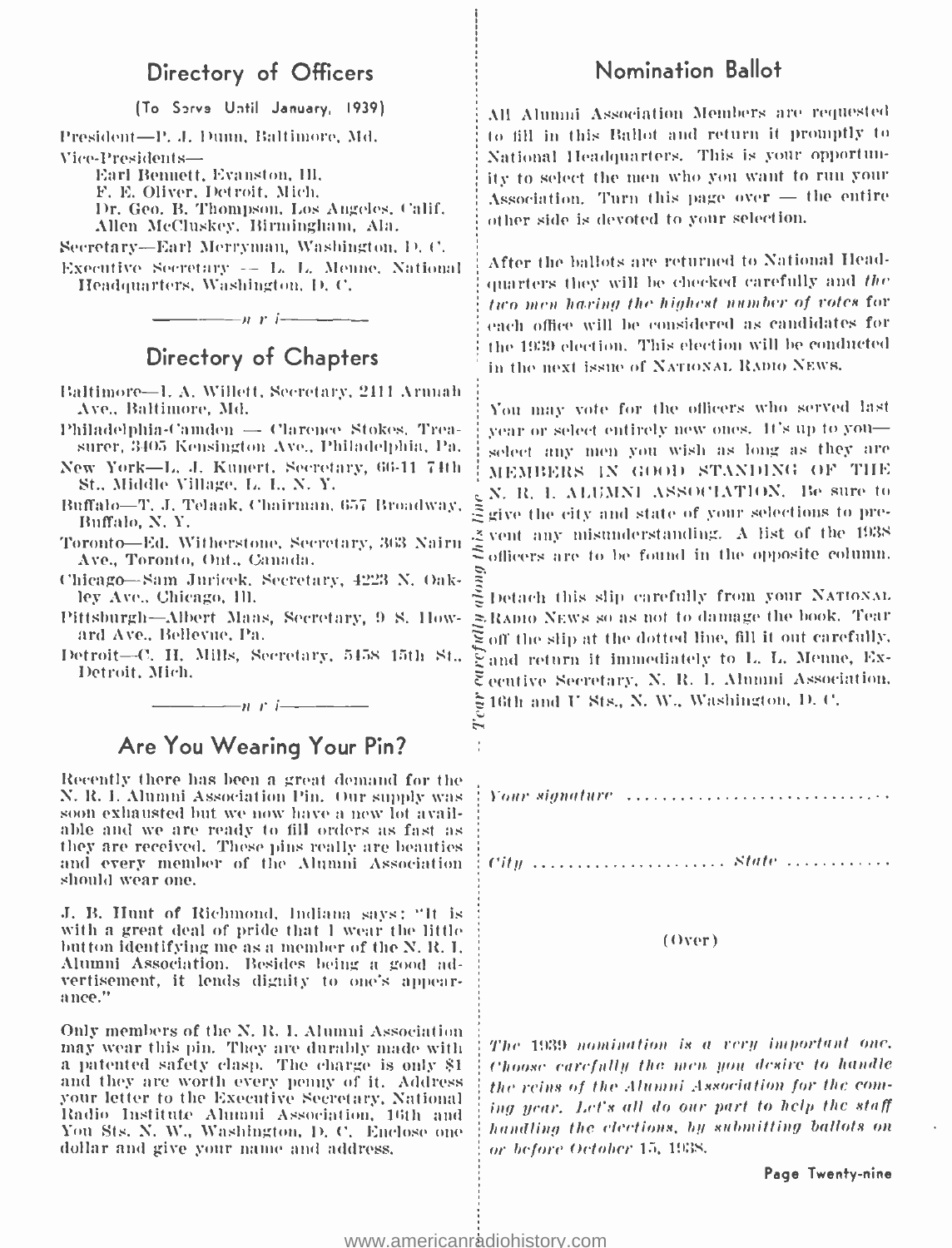# Nomination Ballot

L. L. MEN NE. E.rccuttre Secretary, N. R. I. Alumni Association, 16th and You Sts., N. W. Washington, D. C.

I am submitting this Nomination Ballot for my choice of candidates for the coming election. The men below are those whom I would like to see elected as officers for the year 1939.

### MY CHOICE FOR PRESIDENT IS

City .......................... State ..........

MY CHOICE FOR FOUR VICE-PRESIDENTS was called about the sixth inning because of ex-IS

| City  State  |  |  |  |  |  |  |  |  |  |  |  |  |  |  |  |  |  |  |  |  |  |
|--------------|--|--|--|--|--|--|--|--|--|--|--|--|--|--|--|--|--|--|--|--|--|
|              |  |  |  |  |  |  |  |  |  |  |  |  |  |  |  |  |  |  |  |  |  |
| City   State |  |  |  |  |  |  |  |  |  |  |  |  |  |  |  |  |  |  |  |  |  |
|              |  |  |  |  |  |  |  |  |  |  |  |  |  |  |  |  |  |  |  |  |  |
| City  State  |  |  |  |  |  |  |  |  |  |  |  |  |  |  |  |  |  |  |  |  |  |
|              |  |  |  |  |  |  |  |  |  |  |  |  |  |  |  |  |  |  |  |  |  |
| City  State  |  |  |  |  |  |  |  |  |  |  |  |  |  |  |  |  |  |  |  |  |  |

#### MY CHOICE FOR SECRETARY IS

City ......................... State ..........

#### MY CHOICE FOR EXECUTIVE SECRETARY – things in real style—yes, simple and the secretary of the style stars in the style stars in the style stars in the style stars in the style stars in the stars in the style stars in the s IS

City .......................... State .......... Page Thirty

# Local Chapters

Practically all of our Chapters suspended busi- ness meetings during the month of August. There were some strictly social shindigs on the side however.

Take the picnic held by Chicago Chapter, for ex- ample. There's an event which is on the calendar for every year because each succeeding picnic is better than the last one. And when that gang of live -wires in Chicago set their hearts on a celebration they make history.

The grounds in Cermak Park are beautiful and spacious, plenty of shade trees and one of the<br>finest swimming pools anyone could ask for. The women and children enjoyed themselves immensely.

After lunch the fellows lined tip for the annual ball game. No big league scouts were in the stands and it was just as well because the boys had an off day. The errors ran even pace with the hits and we've been tipped off that the game was called about the sixth inning because of ex- haustion. The demand for sunburn lotion, horse liniment and arnica was something terriffic.

Other Chapters held some social meetings during the summer. Baltimore went over big with a party at which refreshments were served aplenty.

Well, vacation days are gone. Everybody is back on the job and meetings are being held on regular schedule again. Now, listen all youse guys—Bennett, Oliver, Fehn, Barrette, Jensen, Juricek,<br>Schiavoni, Kunert, Willett, Mills, Stokes, Morehead, Sorg, and all the lads, you are expected to take typewriter in hand after each meeting and send an account to headquarters for mention in these columns. Thanks a lot for your fine coop- eration during the first half of this year. You've been swell-all of you.

And now, with the coming of cool evenings, when frost will soon be on the ground, cider time. 'thanksgiving in the offing, there is much work to be done and no better time of year to do it.

Chairman Barrette of New York Chapter has something up his sleeve for early schedule. Baltimore Chapter gets going again September 20. Chairman Fehu of Philadelphia plans a big meeting for about October 20. Earl Bennett, Chair- man in Chicago always can be depended upon for man Oliver and Secretary Mills as leaders, do things in real style-yes, sir, big doings are on

So, let's tie in -and don't forget to send a few lines to headquarters now and then for yours truly.

> L. L. MENNE, **Executive Secretary.**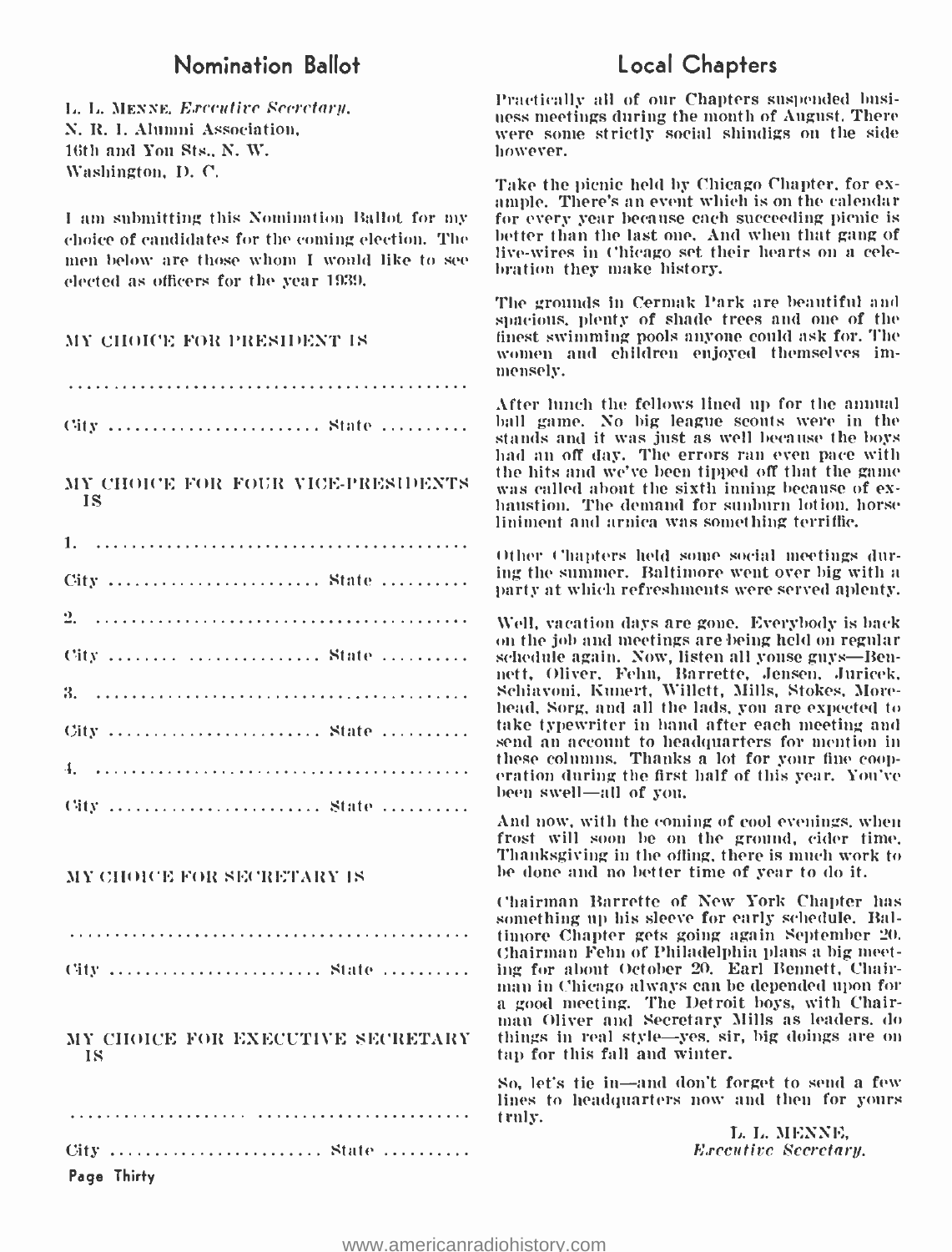![](_page_26_Picture_0.jpeg)

### Article On Recorders Gets A Boost

I am taking this opportunity to thank the school for NATIONAL RADIO NEWS. I think it is wonderful. I received a lot of help through the Laboratory Page in the last issue. I enjoyed Mr. Paul 11. Thomsen's article about Portable Recorders as a Profitable Side Line.

EDWIN G. TRAFTON. New Castle, N. B., Canada.

## How Do You Like This Issue?

 $\frac{1}{2}$  is in the interest of  $\frac{1}{2}$ 

Mr. Markus certainly knows his electronics. I believe in that old saving: "All work and no play makes Jack a dull boy," Electronics, Inc. is a revelation as well as good entertainment. I would like to see more Television and Code practice articles, if possible. Incidentally, that was a beautiful tribute to departed operators. by Mr. Haas, The New Radio Gadgets article was very good. And the Universal A.C.-D.C. article was the answer to any Radiotrician's prayer. I've found those little sets rather tricky sometimes!

> PETE J. VARGAS. Los Angeles, Calif.

### Electronics, Inc. Scores Again

 $n$   $r$   $-$ 

I would like to tell you what I think of the NATIONAL RADIO NEWS. I am still a student and to me it is worth at least two lesson texts. The stories, such as Electronics, Inc., are tops with me.

> CARL J. CRAVEN, Leesburg, Ohio.

# $\frac{1}{\sqrt{1-\frac{1}{2}}\sqrt{1-\frac{1}{2}}\sqrt{1-\frac{1}{2}}\sqrt{1-\frac{1}{2}}}}$ **Likes Inspirational Comments**

÷.

Kindly accept thanks for your mental stimulator given always on the inside page of the cover of each lesson and in our magazine.

J. L. FYNE. Cristobal, C.Z.

## You Ought To See Us Now!

Mighty pleased to hear from you again. Mr. Smith, Just like hearing from an old schoolmate because in 1927 I met you personally in Washington, or maybe it was 1926, as I was passing through the city and you showed me around the school vourself. Fond remembrances, what? I met Mr. Dowie and Mr. Haas, too.

When I passed through Washington in 1931 I was amazed at what I saw that you men had brought about in so short a time. You sure started something. The Alumni Association is good and your messages through its pages have been an inspiration to me during the vears to keep trying.

The President's and Vice President's page means something to me as I have met the men myself. I venture to say you are as well known in Canadian Radio circles as in the United States. Keep up the good work.

THOMAS B. LINKLATER. Ottawa, Ont., Canada.

# $n \cdot l$   $-$ **Recent Articles Are Appreciated**

I appreciate such articles as "Electronics, Inc.." and the article by chief of the Service Forum. Mr. Straughn, on "Servicing Universal A.C.-D.C. Receivers." Articles like these, as well as that on "Push-Button Tuners" in the June-July issue by Chief Dowie put the N. R. I. students and graduates out in front where they belong.

REFEL A. MAXWELL, Brooklyn, N.Y.

 $\frac{1}{2}$   $\frac{1}{2}$   $\frac{1}{2}$   $\frac{1}{2}$   $\frac{1}{2}$   $\frac{1}{2}$   $\frac{1}{2}$   $\frac{1}{2}$   $\frac{1}{2}$   $\frac{1}{2}$   $\frac{1}{2}$   $\frac{1}{2}$   $\frac{1}{2}$   $\frac{1}{2}$   $\frac{1}{2}$   $\frac{1}{2}$   $\frac{1}{2}$   $\frac{1}{2}$   $\frac{1}{2}$   $\frac{1}{2}$   $\frac{1}{2}$   $\frac{1}{2}$  Gets Many Ideas From News

I greatly enjoy reading the NEWs and get many good ideas from it. Particularly interesting was the article on servicing Universal A.C.-D.C. sets. I also like the Radio Forum.

OCTAVE JUMONVILLE, JR., New Orleans, La.

Page Thirty-one